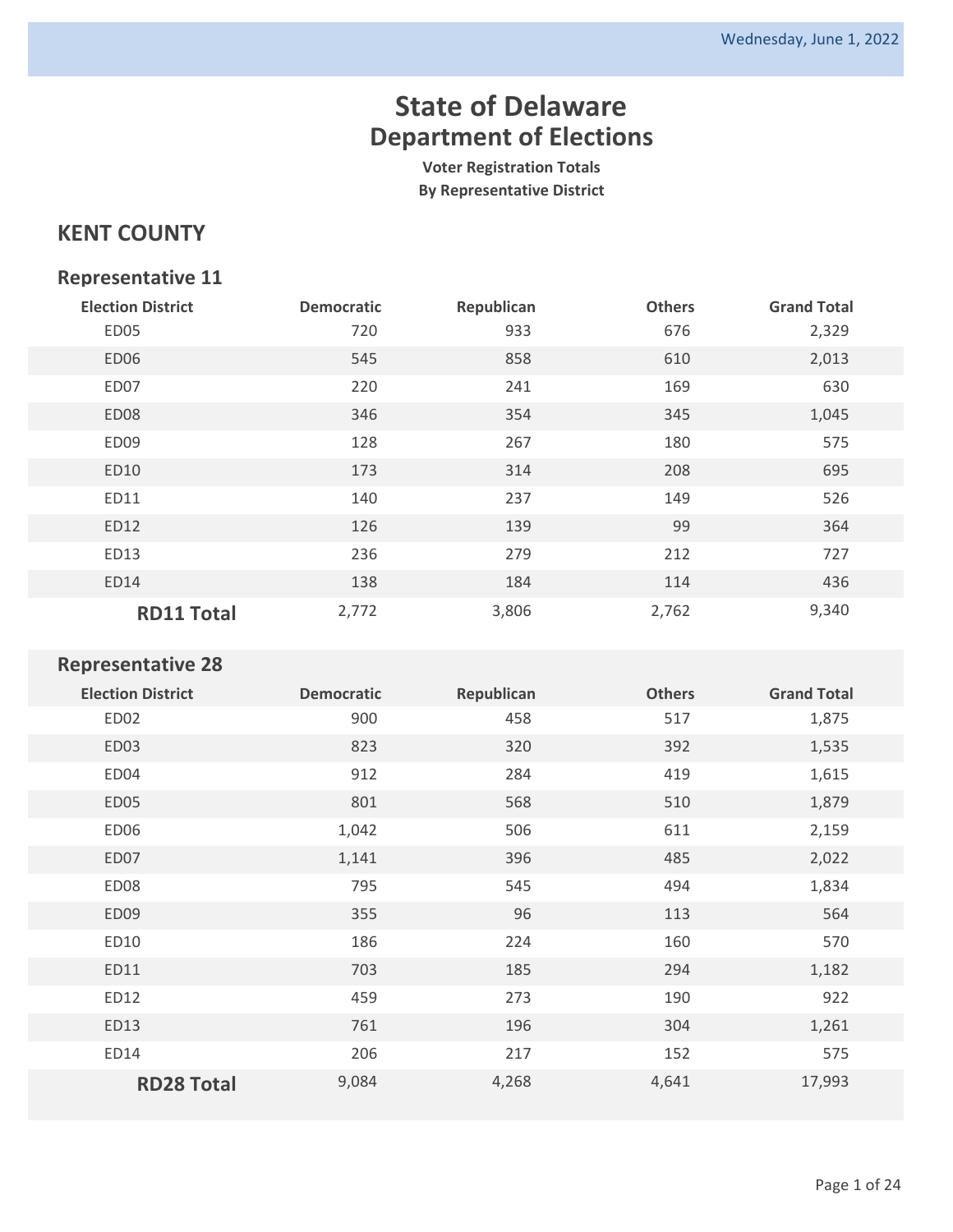**Voter Registration Totals By Representative District**

| <b>Election District</b> | <b>Democratic</b> | Republican | <b>Others</b> | <b>Grand Total</b> |
|--------------------------|-------------------|------------|---------------|--------------------|
| ED01                     | 1,185             | 494        | 539           | 2,218              |
| ED <sub>02</sub>         | 1,132             | 401        | 462           | 1,995              |
| ED03                     | 1,410             | 718        | 684           | 2,812              |
| ED04                     | 1,071             | 424        | 442           | 1,937              |
| ED05                     | 684               | 590        | 475           | 1,749              |
| ED06                     | 1,442             | 589        | 644           | 2,675              |
| ED07                     | 767               | 503        | 432           | 1,702              |
| ED <sub>08</sub>         | 762               | 680        | 530           | 1,972              |
| ED09                     | 71                | 53         | 48            | 172                |
| ED10                     | 144               | 187        | 132           | 463                |
| ED11                     | 154               | 80         | 86            | 320                |
| ED12                     | 478               | 603        | 354           | 1,435              |
| <b>RD29 Total</b>        | 9,300             | 5,322      | 4,828         | 19,450             |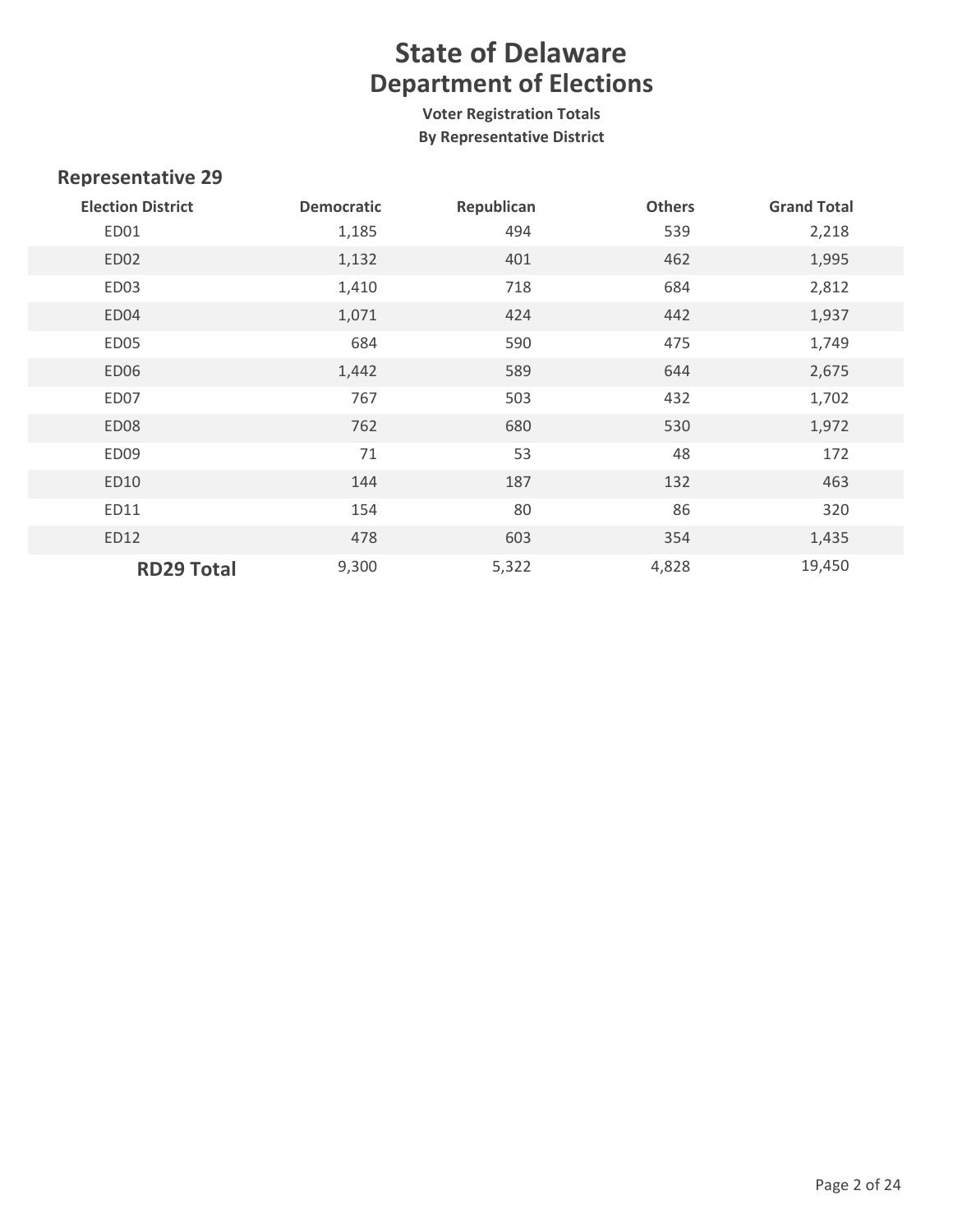**Voter Registration Totals By Representative District**

| <b>Representative 30</b> |                   |            |               |                    |
|--------------------------|-------------------|------------|---------------|--------------------|
| <b>Election District</b> | <b>Democratic</b> | Republican | <b>Others</b> | <b>Grand Total</b> |
| ED01                     | 399               | 791        | 416           | 1,606              |
| ED02                     | 319               | 537        | 391           | 1,247              |
| ED03                     | 167               | 163        | 97            | 427                |
| ED04                     | 189               | 207        | 177           | 573                |
| ED05                     | 647               | 740        | 513           | 1,900              |
| ED06                     | 57                | 30         | 33            | 120                |
| ED07                     | 300               | 212        | 216           | 728                |
| ED08                     | 552               | 536        | 375           | 1,463              |
| ED09                     | 427               | 839        | 525           | 1,791              |
| ED10                     | 203               | 360        | 208           | 771                |
| ED11                     | 122               | 298        | 174           | 594                |
| ED12                     | 852               | 672        | 652           | 2,176              |
| ED13                     | 616               | 674        | 537           | 1,827              |
| ED14                     | 346               | 397        | 290           | 1,033              |
| ED15                     | 299               | 545        | 311           | 1,155              |
| ED16                     | 168               | 318        | 201           | 687                |
| ED17                     | 142               | 344        | 179           | 665                |
| <b>RD30 Total</b>        | 5,805             | 7,663      | 5,295         | 18,763             |

| <b>Election District</b> | <b>Democratic</b> | Republican  | <b>Others</b> | <b>Grand Total</b> |
|--------------------------|-------------------|-------------|---------------|--------------------|
| ED01                     | 1,160             | 394         | 517           | 2,071              |
| ED02                     | 686               | 457         | 428           | 1,571              |
| ED03                     | 1,064             | 359         | 375           | 1,798              |
| ED04                     | 1,041             | 407         | 470           | 1,918              |
| ED05                     | 1,489             | 312         | 508           | 2,309              |
| ED06                     | 1,358             | 321         | 458           | 2,137              |
| ED07                     | 629               | 179         | 310           | 1,118              |
| ED <sub>08</sub>         | 525               | 280         | 316           | 1,121              |
| ED09                     | 560               | 255         | 338           | 1,153              |
| ED10                     | 549               | 283         | 277           | 1,109              |
| ED16                     | 51                | $\mathsf 9$ | 28            | 88                 |
| <b>RD31 Total</b>        | 9,112             | 3,256       | 4,025         | 16,393             |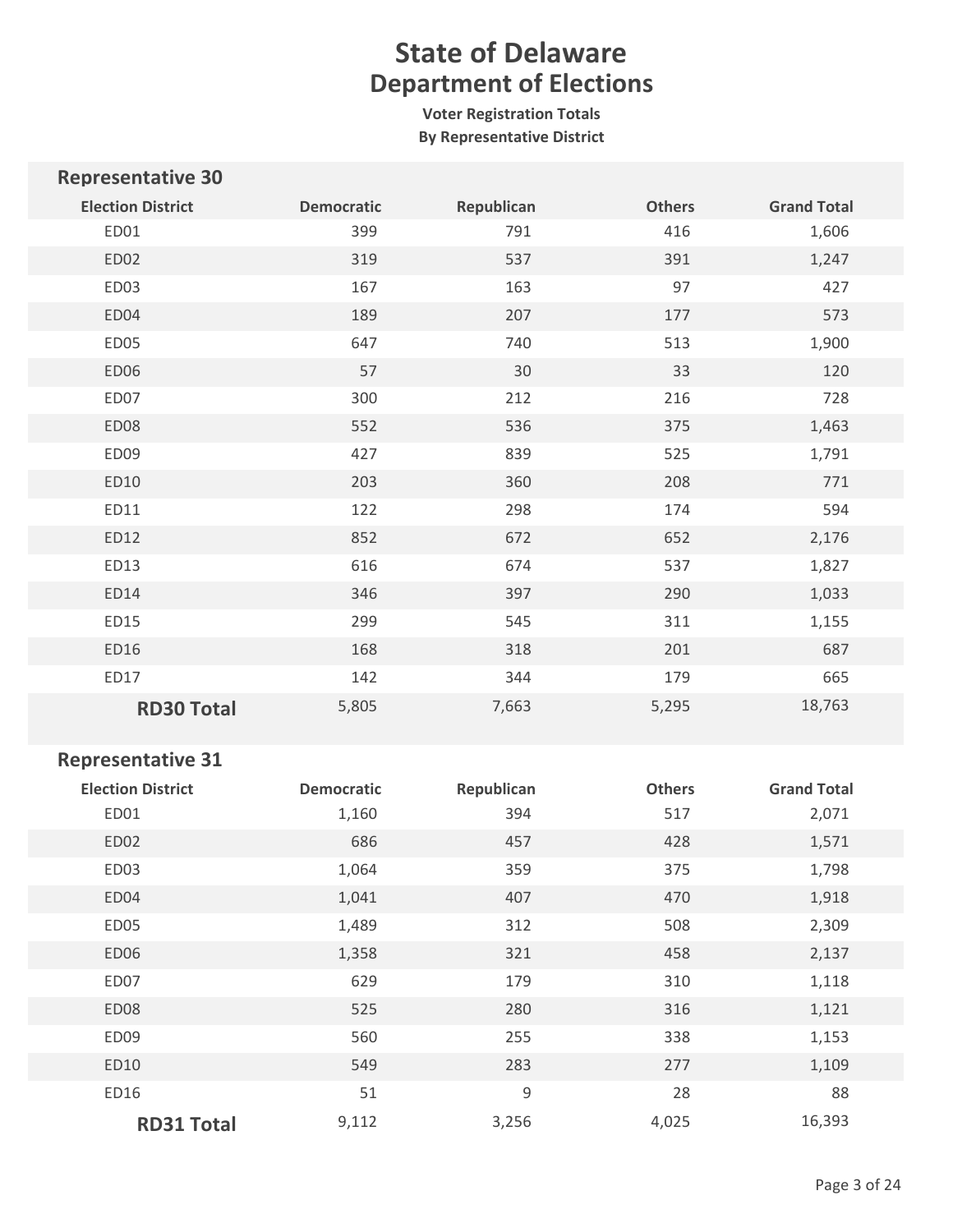**Voter Registration Totals By Representative District**

| <b>Representative 32</b> |                   |            |               |                    |
|--------------------------|-------------------|------------|---------------|--------------------|
| <b>Election District</b> | <b>Democratic</b> | Republican | <b>Others</b> | <b>Grand Total</b> |
| ED01                     | 1,128             | 347        | 494           | 1,969              |
| ED <sub>02</sub>         | 525               | 175        | 242           | 942                |
| ED03                     | 718               | 335        | 351           | 1,404              |
| ED04                     | 460               | 147        | 230           | 837                |
| ED05                     | 835               | 498        | 491           | 1,824              |
| ED06                     | 155               | 135        | 138           | 428                |
| ED07                     | 406               | 226        | 275           | 907                |
| ED <sub>08</sub>         | 286               | 52         | 153           | 491                |
| ED09                     | 671               | 399        | 474           | 1,544              |
| ED10                     | 772               | 414        | 480           | 1,666              |
| ED11                     | 657               | 523        | 432           | 1,612              |
| ED12                     | 1,132             | 245        | 424           | 1,801              |
| <b>RD32 Total</b>        | 7,745             | 3,496      | 4,184         | 15,425             |

| <b>Election District</b> | <b>Democratic</b> | Republican | <b>Others</b> | <b>Grand Total</b> |
|--------------------------|-------------------|------------|---------------|--------------------|
| ED01                     | 298               | 215        | 160           | 673                |
| ED02                     | 598               | 527        | 480           | 1,605              |
| ED03                     | 813               | 846        | 632           | 2,291              |
| ED04                     | 679               | 878        | 676           | 2,233              |
| ED <sub>05</sub>         | 1,057             | 831        | 769           | 2,657              |
| ED06                     | 95                | 149        | 99            | 343                |
| ED07                     | 362               | 571        | 371           | 1,304              |
| ED08                     | 1,084             | 616        | 586           | 2,286              |
| ED <sub>09</sub>         | 513               | 725        | 465           | 1,703              |
| ED10                     | 293               | 384        | 255           | 932                |
| ED11                     | 197               | 321        | 214           | 732                |
| ED12                     | 444               | 542        | 364           | 1,350              |
| <b>RD33 Total</b>        | 6,433             | 6,605      | 5,071         | 18,109             |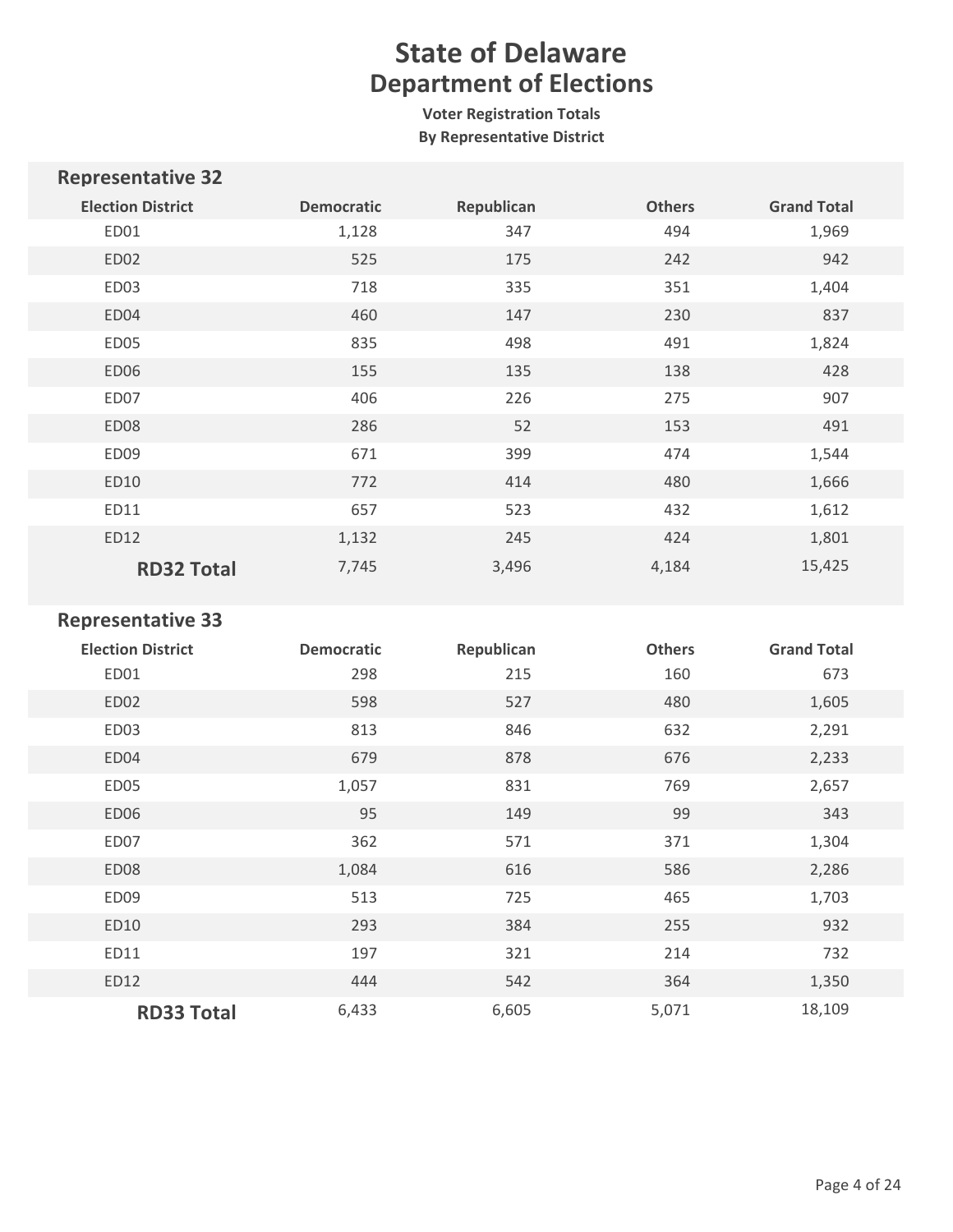**Voter Registration Totals By Representative District**

| <b>Representative 34</b> |                   |            |               |                    |
|--------------------------|-------------------|------------|---------------|--------------------|
| <b>Election District</b> | <b>Democratic</b> | Republican | <b>Others</b> | <b>Grand Total</b> |
| ED01                     | 933               | 619        | 672           | 2,224              |
| ED <sub>02</sub>         | 244               | 310        | 224           | 778                |
| ED03                     | 1,306             | 703        | 723           | 2,732              |
| ED04                     | 242               | 272        | 242           | 756                |
| ED05                     | 668               | 623        | 424           | 1,715              |
| ED06                     | 734               | 524        | 481           | 1,739              |
| ED07                     | 427               | 490        | 341           | 1,258              |
| ED <sub>08</sub>         | 890               | 762        | 608           | 2,260              |
| ED09                     | 1,099             | 651        | 555           | 2,305              |
| ED10                     | 491               | 493        | 355           | 1,339              |
| ED11                     | 1,039             | 689        | 638           | 2,366              |
| <b>RD34 Total</b>        | 8,073             | 6,136      | 5,263         | 19,472             |
| <b>KENT Total</b>        | 58,324            | 40,552     | 36,069        | 134,945            |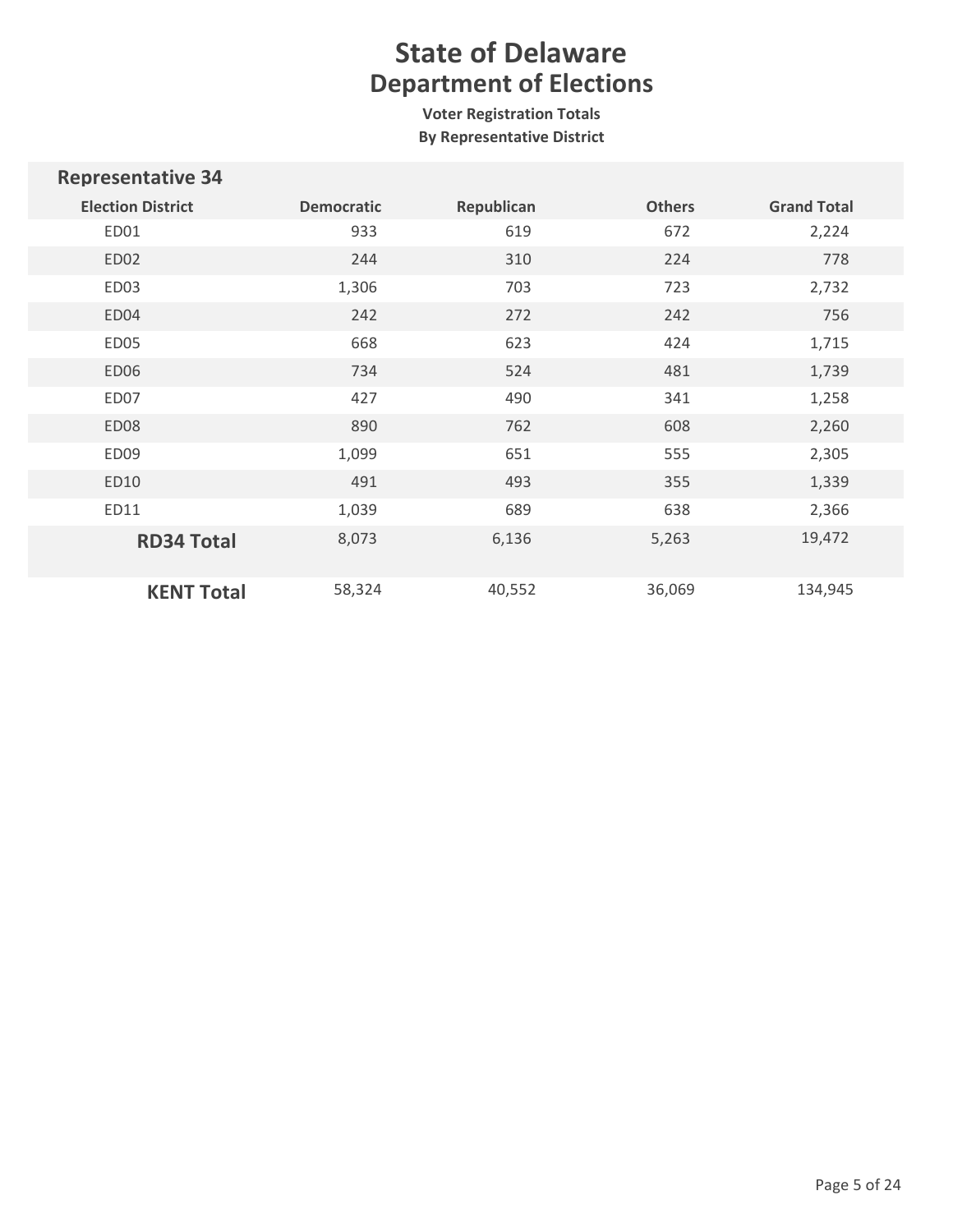**Voter Registration Totals By Representative District**

### **NEW CASTLE COUNTY**

| <b>Representative 01</b> |                   |                |                |                    |
|--------------------------|-------------------|----------------|----------------|--------------------|
| <b>Election District</b> | <b>Democratic</b> | Republican     | <b>Others</b>  | <b>Grand Total</b> |
| ED01                     | 1,080             | 82             | 215            | 1,377              |
| ED02                     | 1,388             | 66             | 208            | 1,662              |
| ED03                     | 1,092             | 61             | 185            | 1,338              |
| ED04                     | 1,395             | 101            | 267            | 1,763              |
| ED05                     | 1,303             | 179            | 304            | 1,786              |
| ED06                     | 886               | 38             | 136            | 1,060              |
| ED07                     | 443               | 25             | 84             | 552                |
| ED08                     | 1,284             | 346            | 481            | 2,111              |
| ED09                     | 1,055             | 96             | 163            | 1,314              |
| ED10                     | 1,519             | 76             | 238            | 1,833              |
| ED11                     | 896               | 76             | 191            | 1,163              |
| ED12                     | 191               | 28             | 57             | 276                |
| ED13                     | 1,130             | 225            | 327            | 1,682              |
| ED14                     | 805               | 180            | 249            | 1,234              |
| ED15                     | 12                | $\overline{2}$ | $\overline{4}$ | 18                 |
| ED16                     | 29                | $\overline{7}$ | 14             | 50                 |
| <b>RD01 Total</b>        | 14,508            | 1,588          | 3,123          | 19,219             |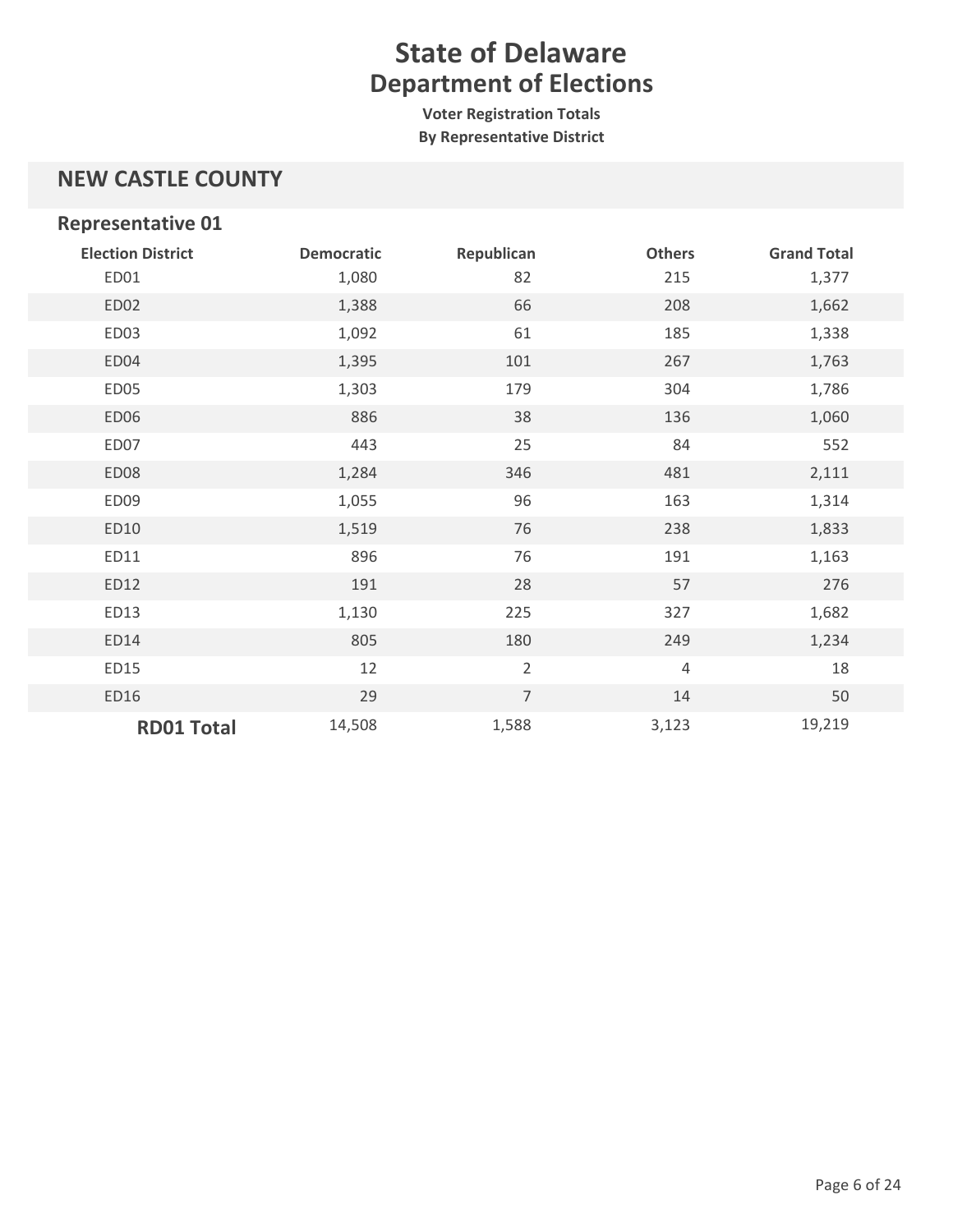**Voter Registration Totals By Representative District**

| <b>Representative 02</b> |                   |                |               |                    |
|--------------------------|-------------------|----------------|---------------|--------------------|
| <b>Election District</b> | <b>Democratic</b> | Republican     | <b>Others</b> | <b>Grand Total</b> |
| ED01                     | 587               | 26             | 89            | 702                |
| ED02                     | 312               | 53             | 99            | 464                |
| ED03                     | 137               | 33             | 67            | 237                |
| ED04                     | 1,079             | 107            | 277           | 1,463              |
| ED05                     | 894               | 129            | 254           | 1,277              |
| <b>ED06</b>              | 1,387             | 112            | 310           | 1,809              |
| ED07                     | 930               | 315            | 418           | 1,663              |
| <b>ED08</b>              | 747               | 177            | 359           | 1,283              |
| ED09                     | 889               | 41             | 147           | 1,077              |
| ED10                     | 873               | 46             | 163           | 1,082              |
| ED11                     | 1,147             | 75             | 224           | 1,446              |
| ED12                     | 231               | 59             | 43            | 333                |
| ED13                     | 67                | 18             | 19            | 104                |
| ED14                     | 51                | 13             | 24            | 88                 |
| ED15                     | 222               | 28             | 79            | 329                |
| ED16                     | 1,168             | 108            | 340           | 1,616              |
| ED17                     | 882               | 43             | 150           | 1,075              |
| ED18                     | 246               | 25             | $70$          | 341                |
| ED19                     | 18                | $\overline{2}$ | 5             | 25                 |
| ED20                     | 51                | $\overline{3}$ | $\,8\,$       | 62                 |
| ED21                     | $\overline{4}$    |                | $\sqrt{4}$    |                    |
| ED27                     | 524               | 102            | 255           | 881                |
| <b>RD02 Total</b>        | 12,446            | 1,515          | 3,404         | 17,365             |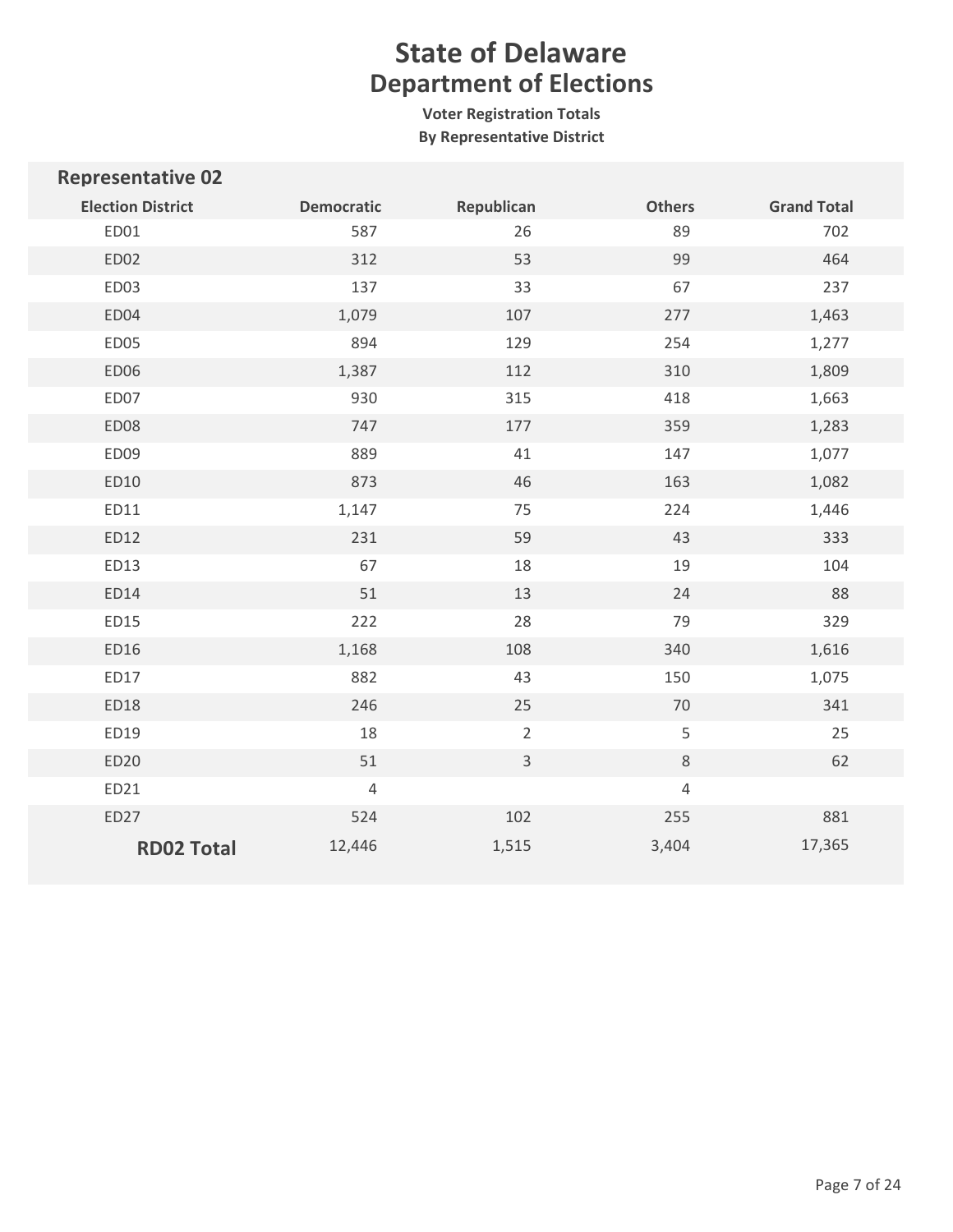**Voter Registration Totals By Representative District**

#### **Representative 03**

| <b>Election District</b> | <b>Democratic</b> | Republican | <b>Others</b> | <b>Grand Total</b> |
|--------------------------|-------------------|------------|---------------|--------------------|
| ED01                     | 1,063             | 86         | 240           | 1,389              |
| ED <sub>02</sub>         | 1,322             | 217        | 368           | 1,907              |
| ED03                     | 926               | 125        | 253           | 1,304              |
| ED04                     | 1,514             | 127        | 338           | 1,979              |
| ED05                     | 855               | 108        | 243           | 1,206              |
| <b>ED06</b>              | 862               | 95         | 215           | 1,172              |
| ED07                     | 1,733             | 201        | 397           | 2,331              |
| <b>ED08</b>              | 1,117             | 208        | 339           | 1,664              |
| ED09                     | 1,952             | 229        | 491           | 2,672              |
| ED10                     | 165               | 53         | 49            | 267                |
| ED11                     | 297               | 50         | 106           | 453                |
| ED12                     | 74                | 13         | 28            | 115                |
| ED13                     | 62                | 22         | 31            | 115                |
| ED14                     | 199               | 57         | 66            | 322                |
| <b>RD03 Total</b>        | 12,141            | 1,591      | 3,164         | 16,896             |

| <b>Election District</b> | <b>Democratic</b> | Republican | <b>Others</b> | <b>Grand Total</b> |
|--------------------------|-------------------|------------|---------------|--------------------|
| ED01                     | 1,555             | 297        | 445           | 2,297              |
| ED <sub>02</sub>         | 729               | 221        | 333           | 1,283              |
| ED03                     | 984               | 161        | 264           | 1,409              |
| ED04                     | 1,348             | 168        | 351           | 1,867              |
| ED05                     | 1,096             | 125        | 339           | 1,560              |
| ED <sub>06</sub>         | 1,159             | 176        | 276           | 1,611              |
| ED07                     | 888               | 237        | 355           | 1,480              |
| ED08                     | 1,440             | 393        | 505           | 2,338              |
| ED <sub>09</sub>         | 1,103             | 140        | 280           | 1,523              |
| ED10                     | 1,228             | 139        | 329           | 1,696              |
| ED11                     | 78                | 38         | 26            | 142                |
| <b>RD05 Total</b>        | 11,608            | 2,095      | 3,503         | 17,206             |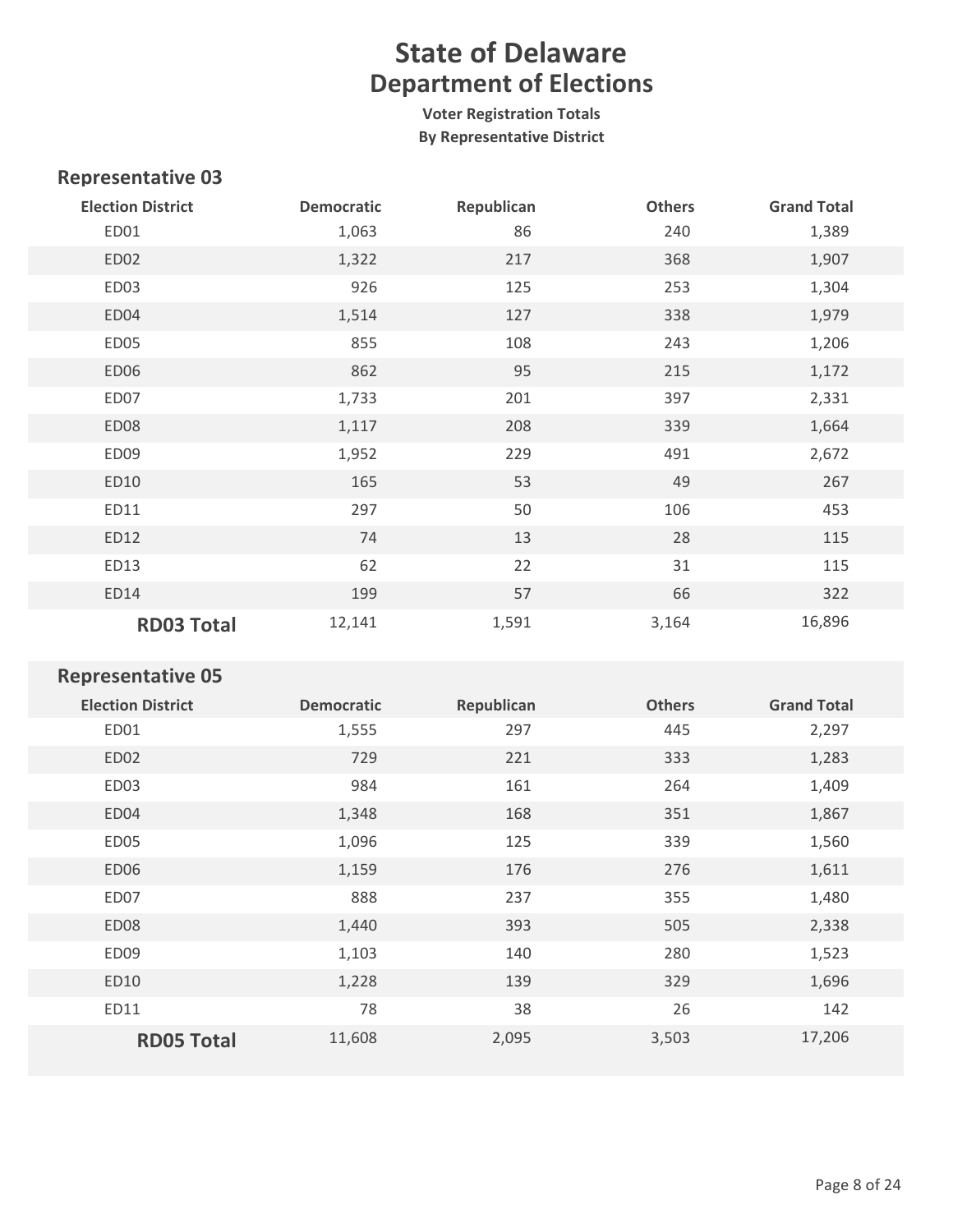**Voter Registration Totals By Representative District**

### **Representative 06**

| <b>Election District</b> | <b>Democratic</b> | Republican | <b>Others</b> | <b>Grand Total</b> |
|--------------------------|-------------------|------------|---------------|--------------------|
| ED01                     | 647               | 325        | 364           | 1,336              |
| ED02                     | 765               | 550        | 499           | 1,814              |
| ED03                     | 196               | 137        | 119           | 452                |
| ED04                     | 624               | 260        | 279           | 1,163              |
| ED05                     | 1,206             | 218        | 368           | 1,792              |
| ED06                     | 1,113             | 433        | 481           | 2,027              |
| ED07                     | 535               | 393        | 329           | 1,257              |
| ED08                     | 512               | 236        | 338           | 1,086              |
| ED09                     | 962               | 458        | 472           | 1,892              |
| ED10                     | 734               | 542        | 448           | 1,724              |
| ED11                     | 582               | 419        | 370           | 1,371              |
| ED12                     | 845               | 545        | 475           | 1,865              |
| ED13                     | 624               | 249        | 273           | 1,146              |
| ED14                     | 162               | 53         | 45            | 260                |
| ED15                     | 68                | 43         | 42            | 153                |
| <b>RD06 Total</b>        | 9,575             | 4,861      | 4,902         | 19,338             |

| <b>Election District</b> | <b>Democratic</b> | Republican  | <b>Others</b> | <b>Grand Total</b> |
|--------------------------|-------------------|-------------|---------------|--------------------|
| ED01                     | 666               | 368         | 338           | 1,372              |
| ED02                     | 889               | 320         | 354           | 1,563              |
| ED03                     | 375               | 270         | 227           | 872                |
| ED04                     | 853               | 274         | 323           | 1,450              |
| ED05                     | 858               | 322         | 394           | 1,574              |
| <b>ED06</b>              | 934               | 344         | 372           | 1,650              |
| ED07                     | 936               | 435         | 417           | 1,788              |
| <b>ED08</b>              | 559               | 249         | 294           | 1,102              |
| ED <sub>09</sub>         | 672               | 351         | 340           | 1,363              |
| ED10                     | 869               | 236         | 286           | 1,391              |
| ED11                     | 1,152             | 242         | 381           | 1,775              |
| ED12                     | 818               | 220         | 273           | 1,311              |
| ED13                     | $\overline{2}$    | $\mathbf 1$ |               |                    |
| <b>RD07 Total</b>        | 9,583             | 3,632       | 3,999         | 17,214             |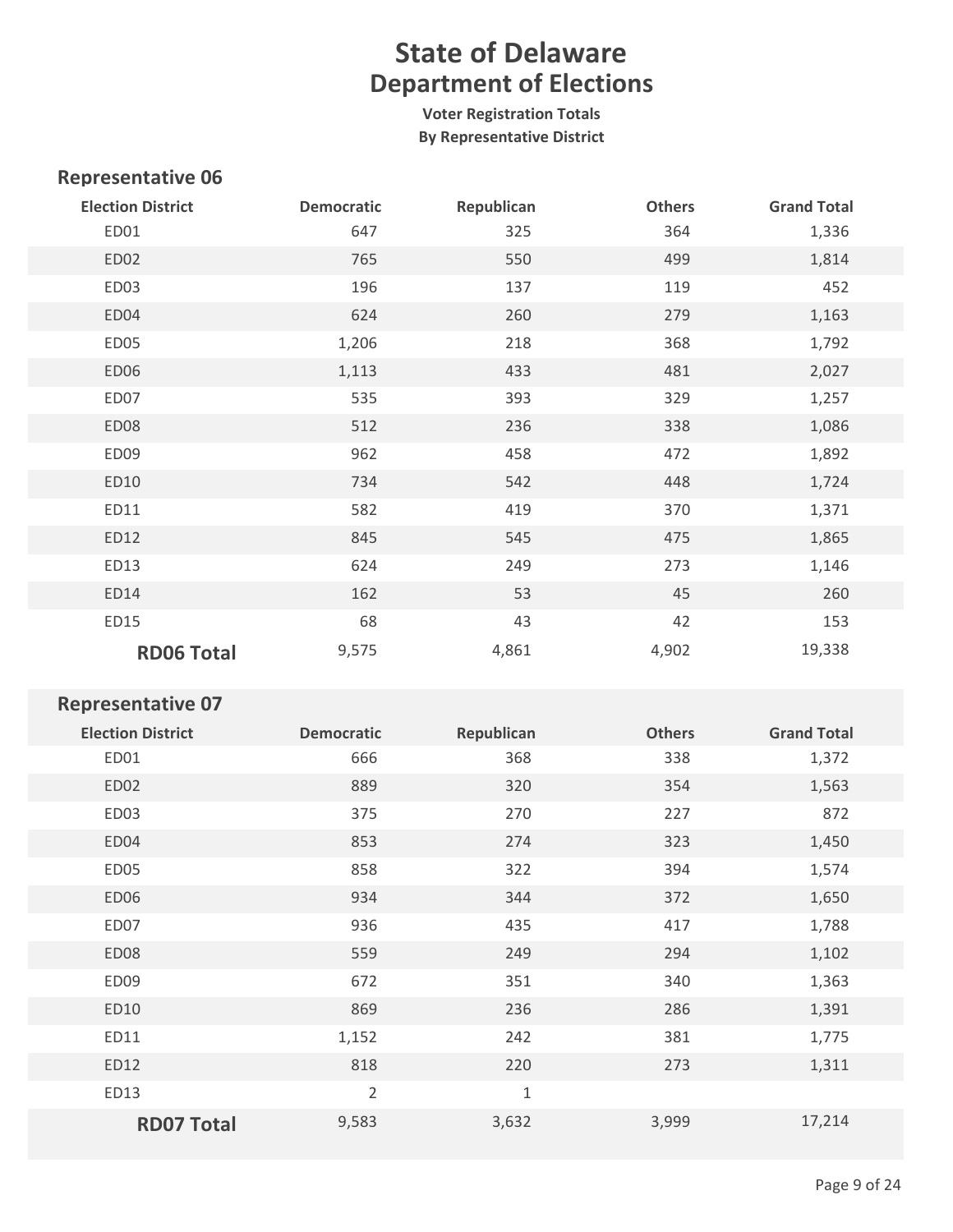**Voter Registration Totals By Representative District**

### **Representative 08**

| <b>Election District</b> | <b>Democratic</b> | Republican | <b>Others</b> | <b>Grand Total</b> |
|--------------------------|-------------------|------------|---------------|--------------------|
| ED01                     | 466               | 578        | 416           | 1,460              |
| ED <sub>02</sub>         | 1,182             | 509        | 586           | 2,277              |
| ED03                     | 918               | 380        | 427           | 1,725              |
| ED04                     | 1,172             | 244        | 383           | 1,799              |
| ED05                     | 1,674             | 538        | 702           | 2,914              |
| ED <sub>06</sub>         | 947               | 601        | 591           | 2,139              |
| ED07                     | 379               | 323        | 263           | 965                |
| ED <sub>08</sub>         | 1,185             | 506        | 529           | 2,220              |
| ED09                     | 639               | 514        | 374           | 1,527              |
| ED10                     | 1,083             | 429        | 513           | 2,025              |
| ED11                     | 505               | 262        | 241           | 1,008              |
| <b>RD08 Total</b>        | 10,150            | 4,884      | 5,025         | 20,059             |

| <b>Election District</b> | <b>Democratic</b> | Republican | <b>Others</b> | <b>Grand Total</b> |
|--------------------------|-------------------|------------|---------------|--------------------|
| ED01                     | 681               | 618        | 482           | 1,781              |
| ED02                     | 1,008             | 476        | 456           | 1,940              |
| ED03                     | 1,133             | 771        | 635           | 2,539              |
| ED04                     | 342               | 219        | 212           | 773                |
| ED05                     | 817               | 262        | 261           | 1,340              |
| ED06                     | 500               | 267        | 231           | 998                |
| ED07                     | 10                | 19         | 13            | 42                 |
| ED08                     | 496               | 293        | 263           | 1,052              |
| ED09                     | 109               | 130        | 65            | 304                |
| ED10                     | 952               | 461        | 437           | 1,850              |
| ED11                     | 931               | 806        | 702           | 2,439              |
| ED12                     | 982               | 708        | 567           | 2,257              |
| ED13                     | 1,510             | 686        | 747           | 2,943              |
| <b>RD09 Total</b>        | 9,471             | 5,716      | 5,071         | 20,258             |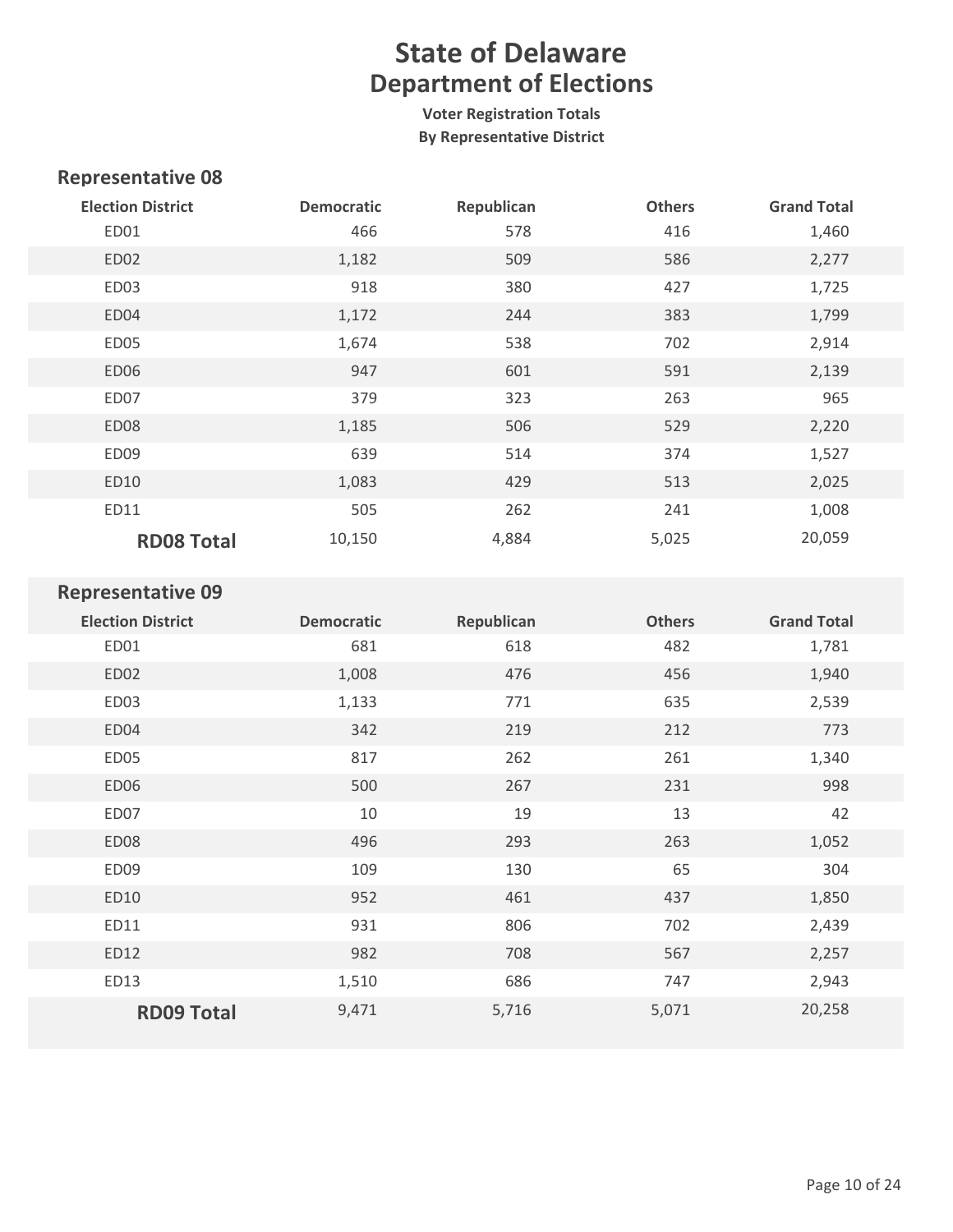**Voter Registration Totals By Representative District**

### **Representative 10**

| <b>Election District</b> | <b>Democratic</b> | Republican | <b>Others</b> | <b>Grand Total</b> |
|--------------------------|-------------------|------------|---------------|--------------------|
| ED01                     | 707               | 576        | 381           | 1,664              |
| ED02                     | 604               | 483        | 400           | 1,487              |
| ED03                     | 644               | 460        | 388           | 1,492              |
| ED04                     | 783               | 371        | 360           | 1,514              |
| ED05                     | 674               | 541        | 421           | 1,636              |
| ED06                     | 696               | 584        | 417           | 1,697              |
| ED07                     | 607               | 400        | 377           | 1,384              |
| ED08                     | 591               | 377        | 310           | 1,278              |
| ED09                     | 635               | 477        | 371           | 1,483              |
| ED10                     | 879               | 538        | 494           | 1,911              |
| ED11                     | 791               | 519        | 475           | 1,785              |
| ED12                     | 941               | 311        | 364           | 1,616              |
| <b>RD10 Total</b>        | 8,552             | 5,637      | 4,758         | 18,947             |

| <b>Election District</b> | <b>Democratic</b> | Republican | <b>Others</b> | <b>Grand Total</b> |
|--------------------------|-------------------|------------|---------------|--------------------|
| ED01                     | 796               | 349        | 352           | 1,497              |
| ED <sub>02</sub>         | 1,516             | 786        | 825           | 3,127              |
| ED <sub>03</sub>         | 573               | 769        | 595           | 1,937              |
| ED <sub>04</sub>         | 860               | 787        | 610           | 2,257              |
| <b>RD11 Total</b>        | 3,745             | 2,691      | 2,382         | 8,818              |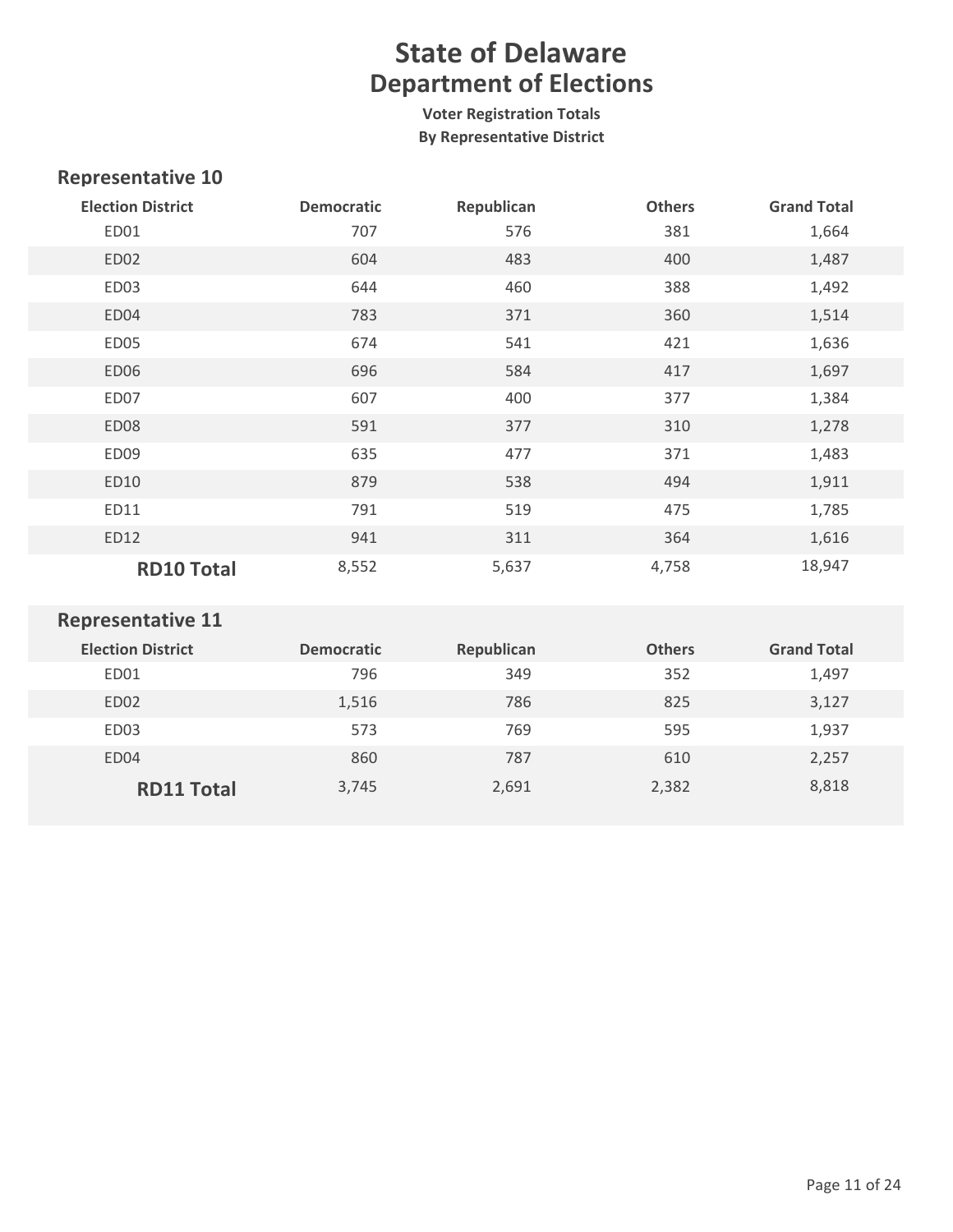**Voter Registration Totals By Representative District**

| <b>Election District</b> | <b>Democratic</b> | Republican | <b>Others</b> | <b>Grand Total</b> |
|--------------------------|-------------------|------------|---------------|--------------------|
| ED01                     | 801               | 519        | 477           | 1,797              |
| ED02                     | 626               | 404        | 390           | 1,420              |
| ED03                     | 592               | 386        | 390           | 1,368              |
| ED04                     | 871               | 922        | 595           | 2,388              |
| ED05                     | 772               | 617        | 485           | 1,874              |
| ED06                     | 323               | 317        | 205           | 845                |
| ED07                     | 192               | 171        | 94            | 457                |
| ED08                     | 151               | 44         | 51            | 246                |
| ED09                     | 759               | 553        | 472           | 1,784              |
| ED10                     | 568               | 544        | 408           | 1,520              |
| ED11                     | 539               | 671        | 396           | 1,606              |
| ED12                     | 115               | 57         | 54            | 226                |
| ED13                     | 239               | 250        | 197           | 686                |
| ED14                     | 539               | 419        | 384           | 1,342              |
| ED15                     | 370               | 258        | 235           | 863                |
| ED16                     | 1,011             | 317        | 324           | 1,652              |
| ED17                     | 1,300             | 377        | 445           | 2,122              |
| <b>RD12 Total</b>        | 9,768             | 6,826      | 5,602         | 22,196             |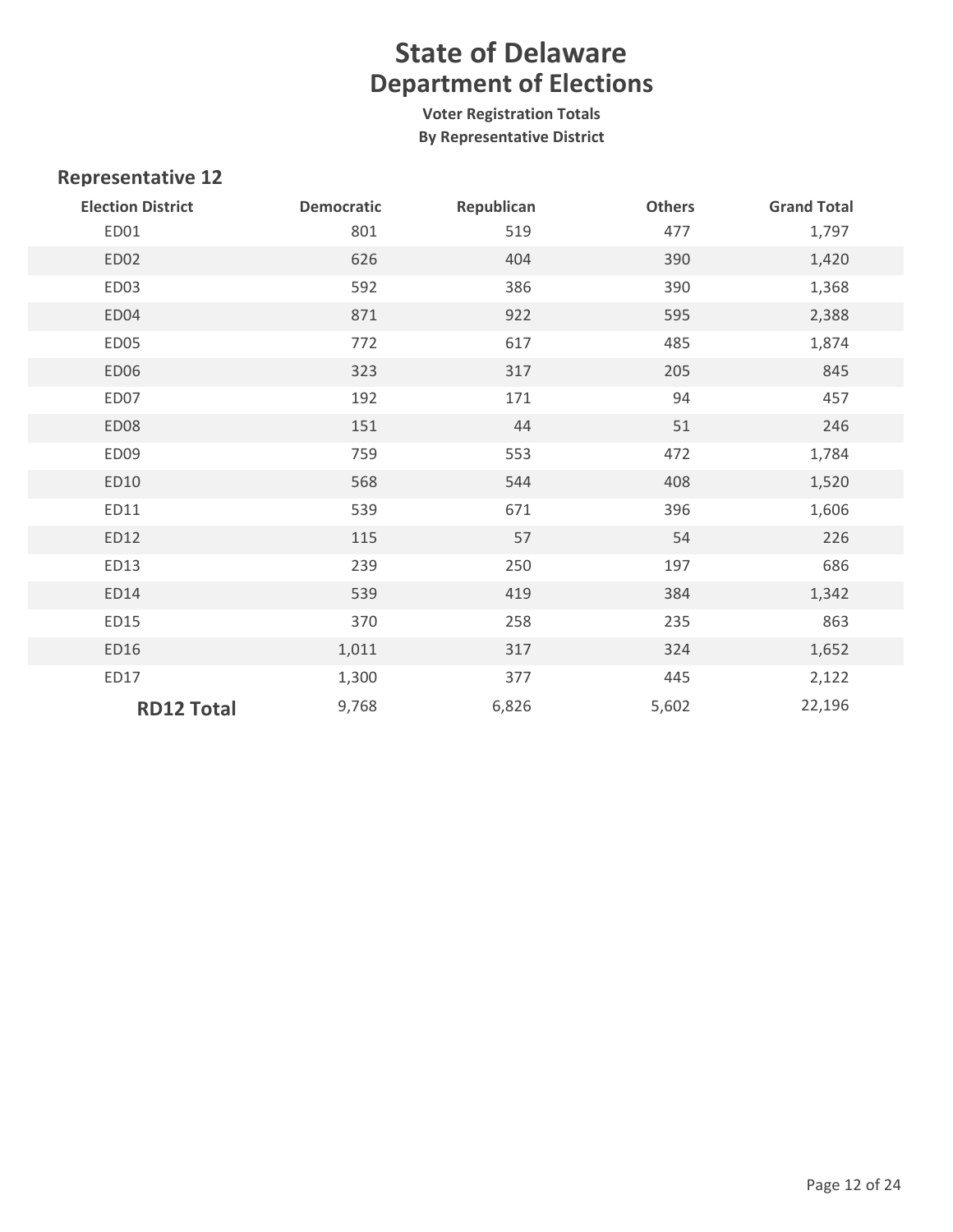**Voter Registration Totals By Representative District**

| <b>Representative 13</b> |                   |            |               |                    |
|--------------------------|-------------------|------------|---------------|--------------------|
| <b>Election District</b> | <b>Democratic</b> | Republican | <b>Others</b> | <b>Grand Total</b> |
| ED01                     | 867               | 387        | 466           | 1,720              |
| ED02                     | 671               | 251        | 403           | 1,325              |
| ED03                     | 401               | 54         | 105           | 560                |
| ED04                     | 913               | 417        | 512           | 1,842              |
| ED05                     | 908               | 331        | 509           | 1,748              |
| ED06                     | 903               | 436        | 565           | 1,904              |
| ED07                     | 495               | 186        | 250           | 931                |
| ED08                     | 1,218             | 286        | 531           | 2,035              |
| ED09                     | 928               | 254        | 397           | 1,579              |
| ED10                     | 406               | 175        | 238           | 819                |
| ED11                     | 1,052             | 219        | 336           | 1,607              |
| ED12                     | 11                | $\,1\,$    | 5             | 17                 |
| ED13                     | 328               | 56         | 112           | 496                |
| ED14                     | 339               | 208        | 232           | 779                |
| ED15                     | 93                | 11         | 23            | 127                |
| <b>RD13 Total</b>        | 9,533             | 3,272      | 4,684         | 17,489             |

| <b>Election District</b> | <b>Democratic</b> | Republican | <b>Others</b> | <b>Grand Total</b> |
|--------------------------|-------------------|------------|---------------|--------------------|
| ED01                     | 538               | 286        | 271           | 1,095              |
| ED <sub>02</sub>         | 727               | 294        | 331           | 1,352              |
| ED03                     | 1,586             | 498        | 652           | 2,736              |
| ED04                     | 698               | 283        | 309           | 1,290              |
| ED05                     | 513               | 325        | 247           | 1,085              |
| ED <sub>06</sub>         | 1,213             | 256        | 472           | 1,941              |
| ED07                     | 979               | 432        | 466           | 1,877              |
| ED08                     | 544               | 299        | 348           | 1,191              |
| ED09                     | 716               | 514        | 507           | 1,737              |
| ED10                     | 1,802             | 355        | 600           | 2,757              |
| ED11                     | 1,726             | 335        | 571           | 2,632              |
| <b>RD15 Total</b>        | 11,042            | 3,877      | 4,774         | 19,693             |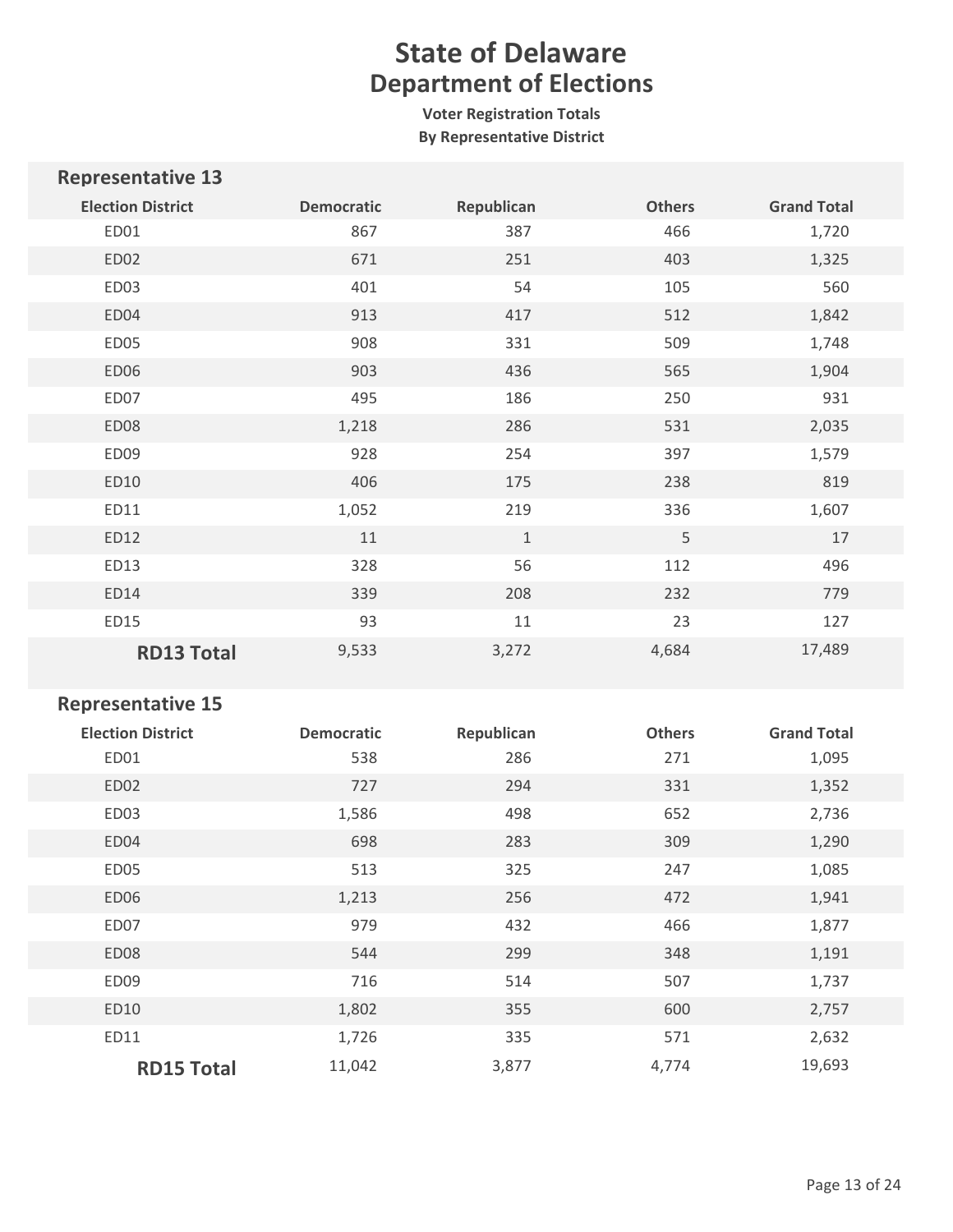**Voter Registration Totals By Representative District**

| <b>Democratic</b> | Republican | <b>Others</b> | <b>Grand Total</b> |
|-------------------|------------|---------------|--------------------|
| 1,168             | 345        | 511           | 2,024              |
| 1,549             | 195        | 381           | 2,125              |
| 1,338             | 68         | 209           | 1,615              |
| 400               | 92         | 141           | 633                |
| 1,545             | 143        | 292           | 1,980              |
| 1,148             | 136        | 282           | 1,566              |
| 1,015             | 173        | 254           | 1,442              |
| 1,647             | 264        | 416           | 2,327              |
| 771               | 192        | 378           | 1,341              |
| 99                | 10         | 29            | 138                |
| 911               | 270        | 369           | 1,550              |
| 547               | 232        | 248           | 1,027              |
| 303               | 78         | 140           | 521                |
| 12,441            | 2,198      | 3,650         | 18,289             |
|                   |            |               |                    |

| <b>Election District</b> | <b>Democratic</b> | Republican | <b>Others</b>  | <b>Grand Total</b> |
|--------------------------|-------------------|------------|----------------|--------------------|
| ED01                     | 670               | 366        | 507            | 1,543              |
| ED02                     | 2,077             | 220        | 519            | 2,816              |
| ED03                     | 1,415             | 292        | 381            | 2,088              |
| ED04                     | 468               | 159        | 221            | 848                |
| ED05                     | 775               | 278        | 369            | 1,422              |
| <b>ED06</b>              | 104               | 68         | 57             | 229                |
| ED07                     | 944               | 257        | 433            | 1,634              |
| ED08                     | 700               | 133        | 217            | 1,050              |
| ED09                     | 700               | 290        | 301            | 1,291              |
| ED10                     | 952               | 272        | 438            | 1,662              |
| ED11                     | 1,215             | 366        | 499            | 2,080              |
| ED12                     | 950               | 363        | 417            | 1,730              |
| ED13                     | 107               | 19         | 25             | 151                |
| ED14                     | $\overline{2}$    | $1\,$      | $\overline{2}$ | 5                  |
| <b>RD17 Total</b>        | 11,079            | 3,084      | 4,386          | 18,549             |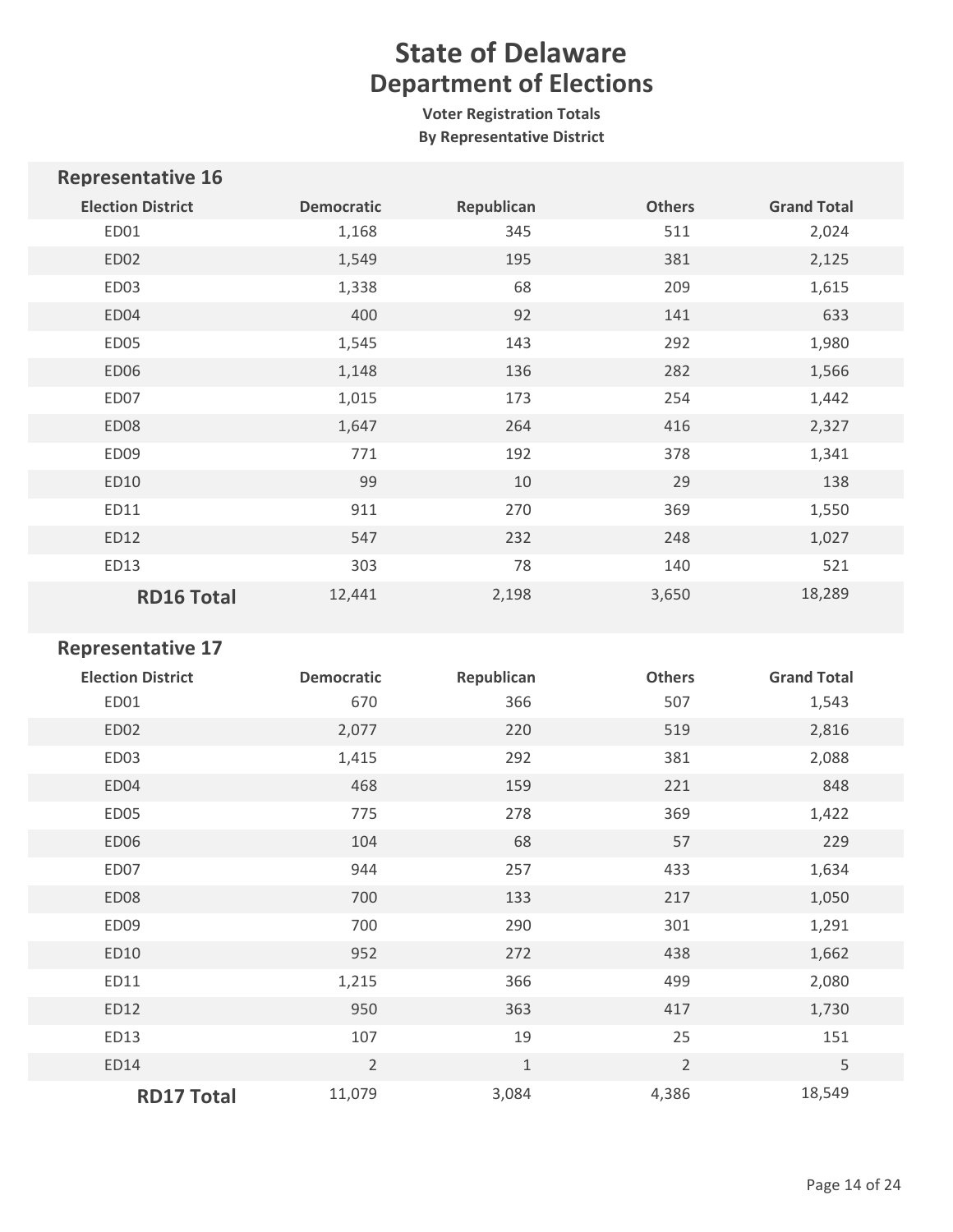**Voter Registration Totals By Representative District**

| <b>Representative 18</b> |                   |            |               |                    |
|--------------------------|-------------------|------------|---------------|--------------------|
| <b>Election District</b> | <b>Democratic</b> | Republican | <b>Others</b> | <b>Grand Total</b> |
| ED01                     | 1,529             | 468        | 621           | 2,618              |
| ED <sub>02</sub>         | 1,176             | 379        | 571           | 2,126              |
| ED03                     | 666               | 213        | 290           | 1,169              |
| ED04                     | 1,204             | 358        | 401           | 1,963              |
| ED05                     | 1,064             | 539        | 655           | 2,258              |
| ED06                     | 1,653             | 356        | 582           | 2,591              |
| ED07                     | 668               | 241        | 361           | 1,270              |
| ED <sub>08</sub>         | 1,489             | 369        | 601           | 2,459              |
| ED09                     | 491               | 227        | 205           | 923                |
| <b>RD18 Total</b>        | 9,940             | 3,150      | 4,287         | 17,377             |

| <b>Election District</b> | <b>Democratic</b> | Republican | <b>Others</b> | <b>Grand Total</b> |
|--------------------------|-------------------|------------|---------------|--------------------|
| ED01                     | 794               | 323        | 443           | 1,560              |
| ED02                     | 692               | 309        | 390           | 1,391              |
| ED03                     | 963               | 586        | 640           | 2,189              |
| ED04                     | 939               | 426        | 512           | 1,877              |
| ED05                     | 440               | 252        | 268           | 960                |
| ED06                     | 287               | 86         | 156           | 529                |
| ED07                     | 565               | 261        | 319           | 1,145              |
| ED08                     | 799               | 456        | 525           | 1,780              |
| ED <sub>09</sub>         | 720               | 387        | 481           | 1,588              |
| ED10                     | 518               | 236        | 320           | 1,074              |
| ED11                     | 491               | 200        | 255           | 946                |
| ED12                     | 894               | 261        | 400           | 1,555              |
| ED13                     | 712               | 496        | 522           | 1,730              |
| <b>RD19 Total</b>        | 8,814             | 4,279      | 5,231         | 18,324             |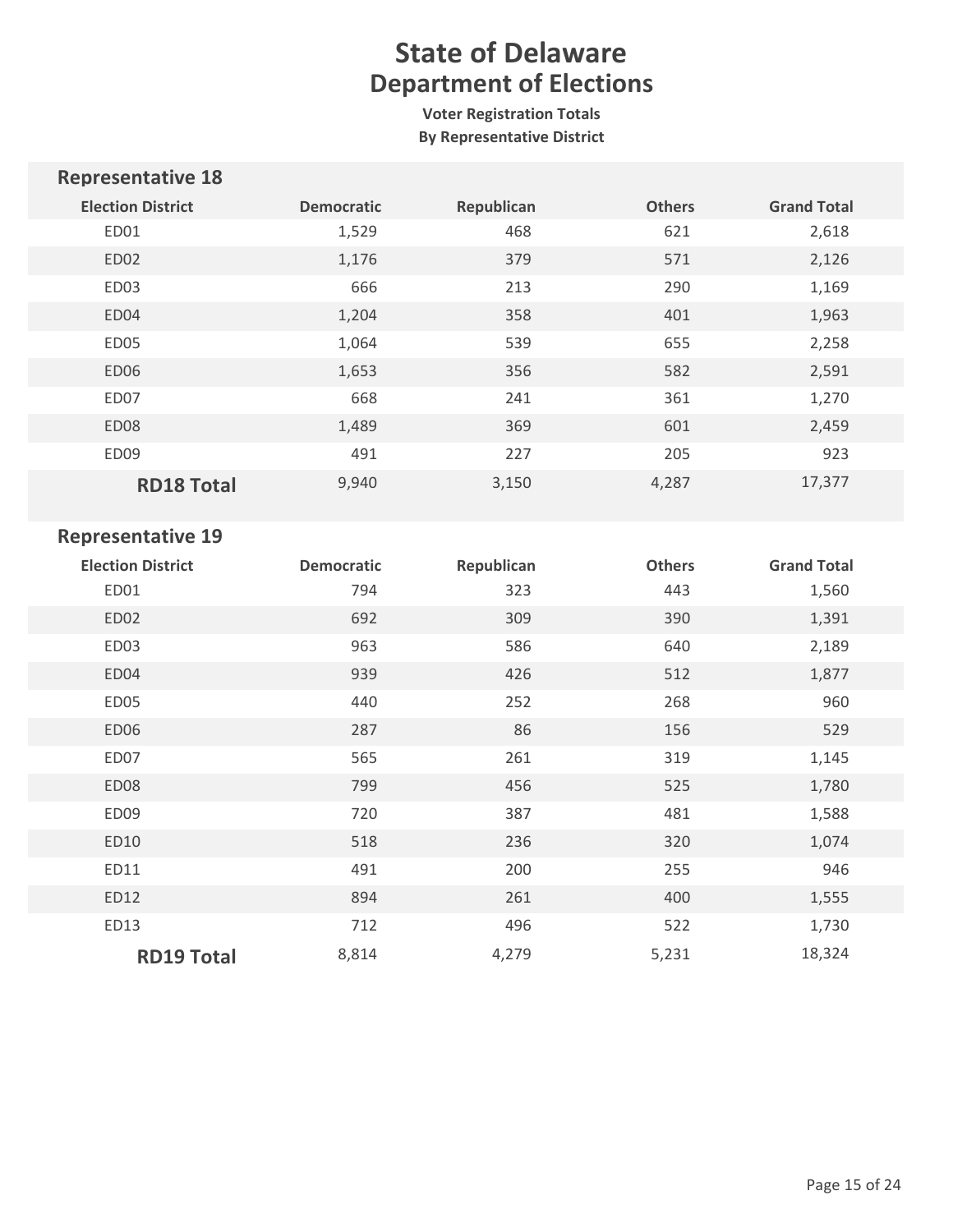**Voter Registration Totals By Representative District**

| <b>Representative 21</b> |                   |            |               |                    |
|--------------------------|-------------------|------------|---------------|--------------------|
| <b>Election District</b> | <b>Democratic</b> | Republican | <b>Others</b> | <b>Grand Total</b> |
| ED01                     | 402               | 283        | 239           | 924                |
| ED02                     | 686               | 411        | 435           | 1,532              |
| ED03                     | 699               | 452        | 395           | 1,546              |
| ED04                     | 941               | 419        | 535           | 1,895              |
| ED05                     | 813               | 614        | 582           | 2,009              |
| ED06                     | 1,035             | 557        | 623           | 2,215              |
| ED07                     | 35                | 60         | 45            | 140                |
| <b>ED08</b>              | 588               | 383        | 405           | 1,376              |
| ED09                     | 426               | 260        | 281           | 967                |
| ED10                     | 653               | 436        | 421           | 1,510              |
| ED11                     | 1,046             | 531        | 664           | 2,241              |
| ED12                     | 372               | 282        | 224           | 878                |
| ED13                     | 671               | 376        | 412           | 1,459              |
| ED14                     | 173               | 129        | 135           | 437                |
| ED15                     | 29                | $\sqrt{4}$ | 8             | 41                 |
| <b>RD21 Total</b>        | 8,569             | 5,197      | 5,404         | 19,170             |

| <b>Election District</b><br>ED01 | <b>Democratic</b><br>639 | Republican<br>606 | <b>Others</b><br>494 | <b>Grand Total</b><br>1,739 |
|----------------------------------|--------------------------|-------------------|----------------------|-----------------------------|
|                                  |                          |                   |                      |                             |
| ED02                             | 560                      | 491               | 452                  | 1,503                       |
| ED03                             | 637                      | 573               | 488                  | 1,698                       |
| ED04                             | 625                      | 585               | 459                  | 1,669                       |
| ED05                             | 880                      | 914               | 666                  | 2,460                       |
| <b>ED06</b>                      | 526                      | 256               | 301                  | 1,083                       |
| ED07                             | 706                      | 464               | 422                  | 1,592                       |
| ED08                             | 626                      | 435               | 425                  | 1,486                       |
| ED09                             | 567                      | 415               | 446                  | 1,428                       |
| ED10                             | 897                      | 634               | 589                  | 2,120                       |
| ED11                             | 490                      | 469               | 348                  | 1,307                       |
| ED12                             | 643                      | 577               | 532                  | 1,752                       |
| ED13                             | 693                      | 561               | 471                  | 1,725                       |
| <b>RD22 Total</b>                | 8,489                    | 6,980             | 6,093                | 21,562                      |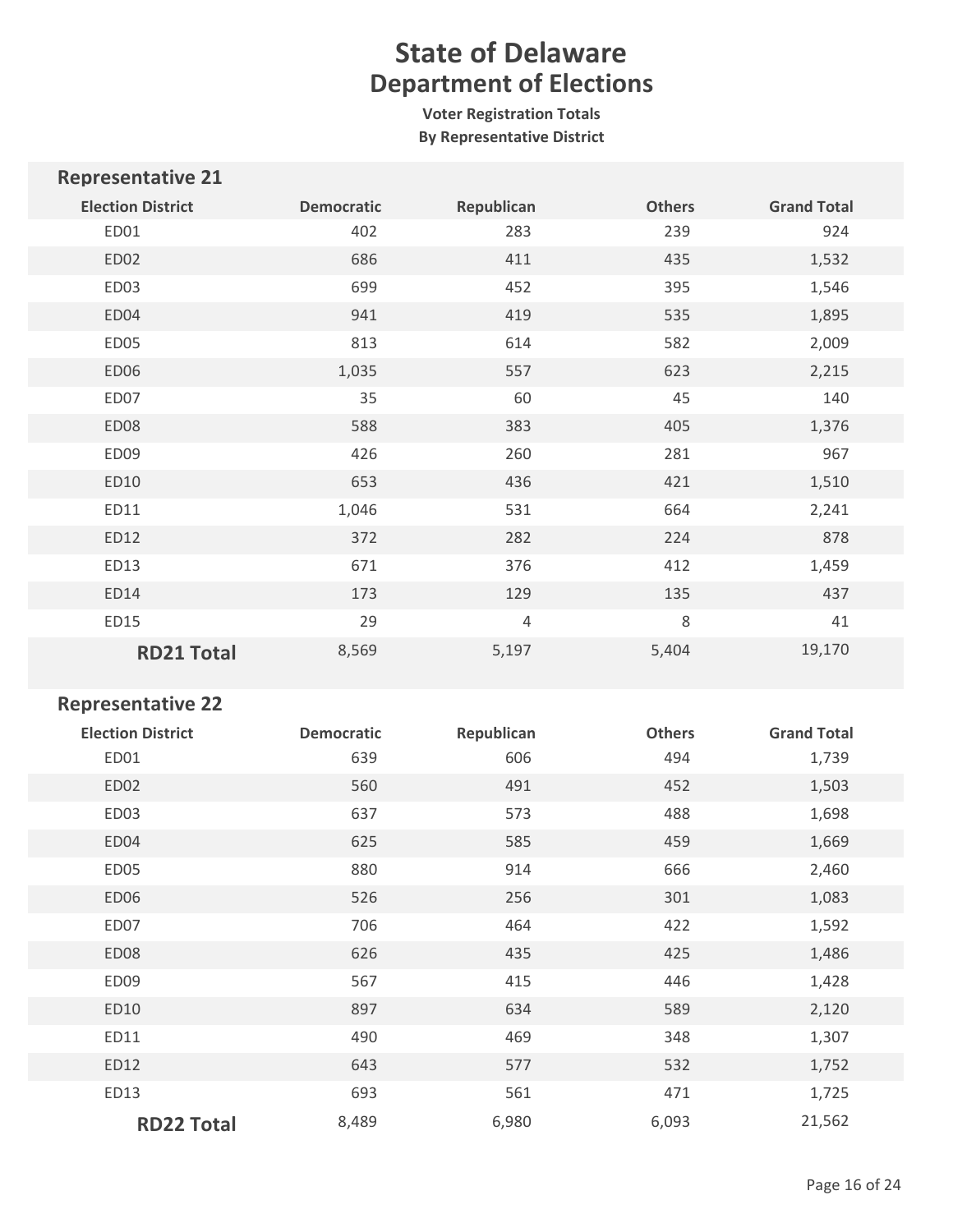**Voter Registration Totals By Representative District**

| <b>Representative 23</b> |                   |            |               |                    |
|--------------------------|-------------------|------------|---------------|--------------------|
| <b>Election District</b> | <b>Democratic</b> | Republican | <b>Others</b> | <b>Grand Total</b> |
| ED01                     | 284               | 92         | 179           | 555                |
| ED <sub>02</sub>         | 780               | 464        | 511           | 1,755              |
| ED03                     | 596               | 352        | 381           | 1,329              |
| ED04                     | 1,035             | 427        | 490           | 1,952              |
| ED05                     | 1,130             | 329        | 549           | 2,008              |
| ED06                     | 802               | 522        | 484           | 1,808              |
| ED07                     | 647               | 426        | 434           | 1,507              |
| ED <sub>08</sub>         | 190               | 100        | 99            | 389                |
| ED <sub>09</sub>         | 705               | 562        | 469           | 1,736              |
| ED10                     | 205               | 60         | 124           | 389                |
| ED11                     | 695               | 722        | 516           | 1,933              |
| ED12                     | 299               | 282        | 236           | 817                |
| <b>RD23 Total</b>        | 7,368             | 4,338      | 4,472         | 16,178             |

| <b>Election District</b> | <b>Democratic</b> | Republican | <b>Others</b> | <b>Grand Total</b> |
|--------------------------|-------------------|------------|---------------|--------------------|
| ED01                     | 774               | 376        | 443           | 1,593              |
| ED02                     | 1,307             | 429        | 598           | 2,334              |
| ED03                     | 718               | 289        | 393           | 1,400              |
| ED04                     | 677               | 145        | 275           | 1,097              |
| ED05                     | 1,267             | 406        | 608           | 2,281              |
| ED06                     | 435               | 256        | 283           | 974                |
| ED07                     | 979               | 218        | 364           | 1,561              |
| ED08                     | 925               | 422        | 523           | 1,870              |
| ED09                     | 569               | 276        | 359           | 1,204              |
| ED10                     | 983               | 359        | 520           | 1,862              |
| ED11                     | 566               | 251        | 264           | 1,081              |
| ED12                     | 180               | 44         | 104           | 328                |
| <b>RD24 Total</b>        | 9,380             | 3,471      | 4,734         | 17,585             |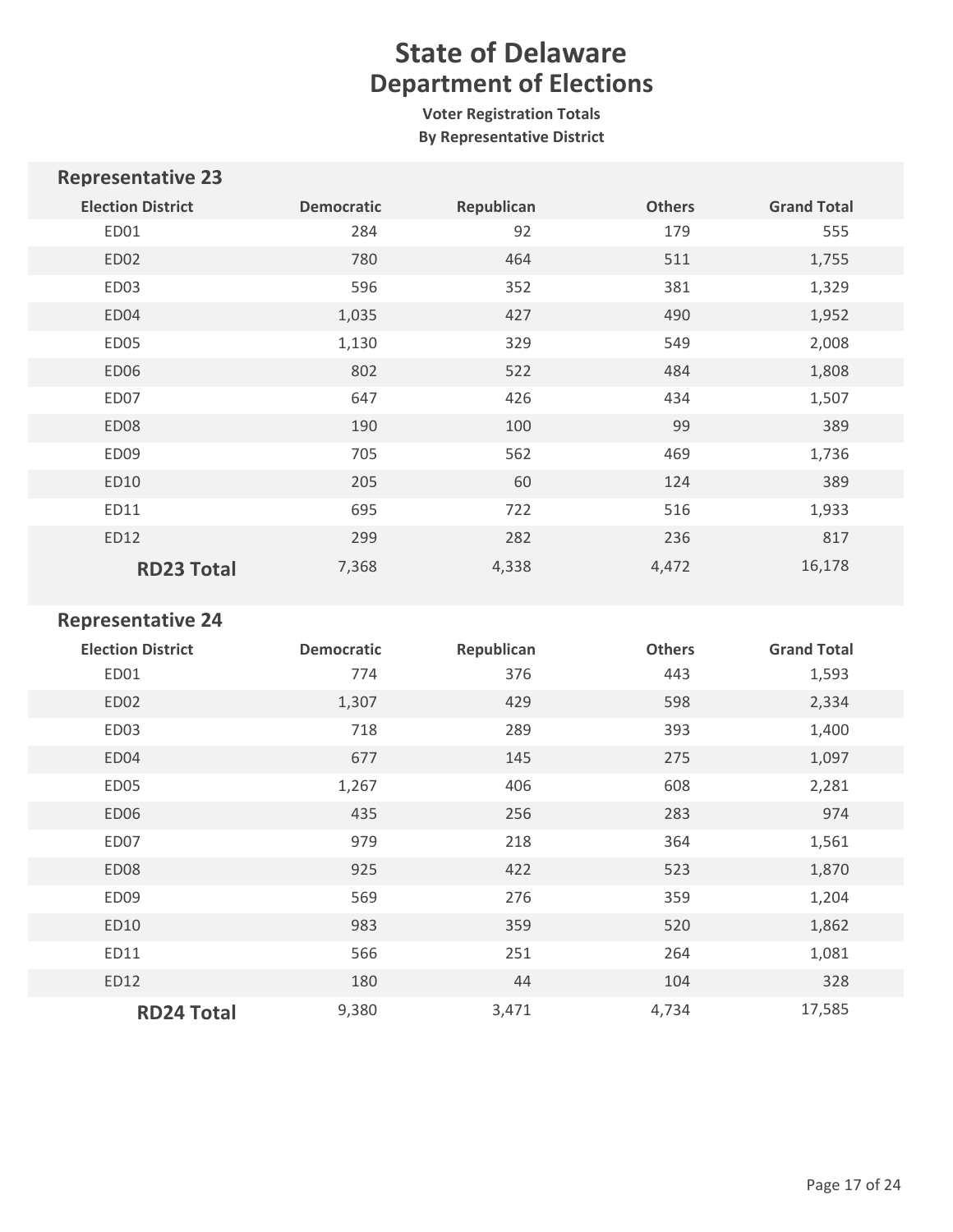**Voter Registration Totals By Representative District**

| <b>Representative 25</b> |                   |            |               |                    |
|--------------------------|-------------------|------------|---------------|--------------------|
| <b>Election District</b> | <b>Democratic</b> | Republican | <b>Others</b> | <b>Grand Total</b> |
| ED01                     | 567               | 169        | 312           | 1,048              |
| ED02                     | 637               | 384        | 428           | 1,449              |
| ED <sub>03</sub>         | 706               | 206        | 365           | 1,277              |
| ED04                     | 762               | 352        | 391           | 1,505              |
| ED05                     | 712               | 429        | 475           | 1,616              |
| ED06                     | 1,117             | 417        | 582           | 2,116              |
| ED07                     | 938               | 515        | 610           | 2,063              |
| ED <sub>08</sub>         | 412               | 171        | 213           | 796                |
| ED <sub>09</sub>         | 820               | 408        | 491           | 1,719              |
| ED10                     | 637               | 250        | 321           | 1,208              |
| ED11                     | 23                | 8          | 14            | 45                 |
| <b>RD25 Total</b>        | 7,331             | 3,309      | 4,202         | 14,842             |

| <b>Election District</b> | <b>Democratic</b> | Republican | <b>Others</b> | <b>Grand Total</b> |
|--------------------------|-------------------|------------|---------------|--------------------|
| ED01                     | 986               | 410        | 501           | 1,897              |
| ED <sub>02</sub>         | 1,062             | 230        | 365           | 1,657              |
| ED03                     | 724               | 239        | 320           | 1,283              |
| ED04                     | 1,123             | 316        | 503           | 1,942              |
| ED05                     | 1,319             | 323        | 551           | 2,193              |
| ED <sub>06</sub>         | 994               | 327        | 444           | 1,765              |
| ED07                     | 1,219             | 396        | 529           | 2,144              |
| ED08                     | 121               | 42         | 77            | 240                |
| ED09                     | 1,986             | 322        | 638           | 2,946              |
| <b>RD26 Total</b>        | 9,534             | 2,605      | 3,928         | 16,067             |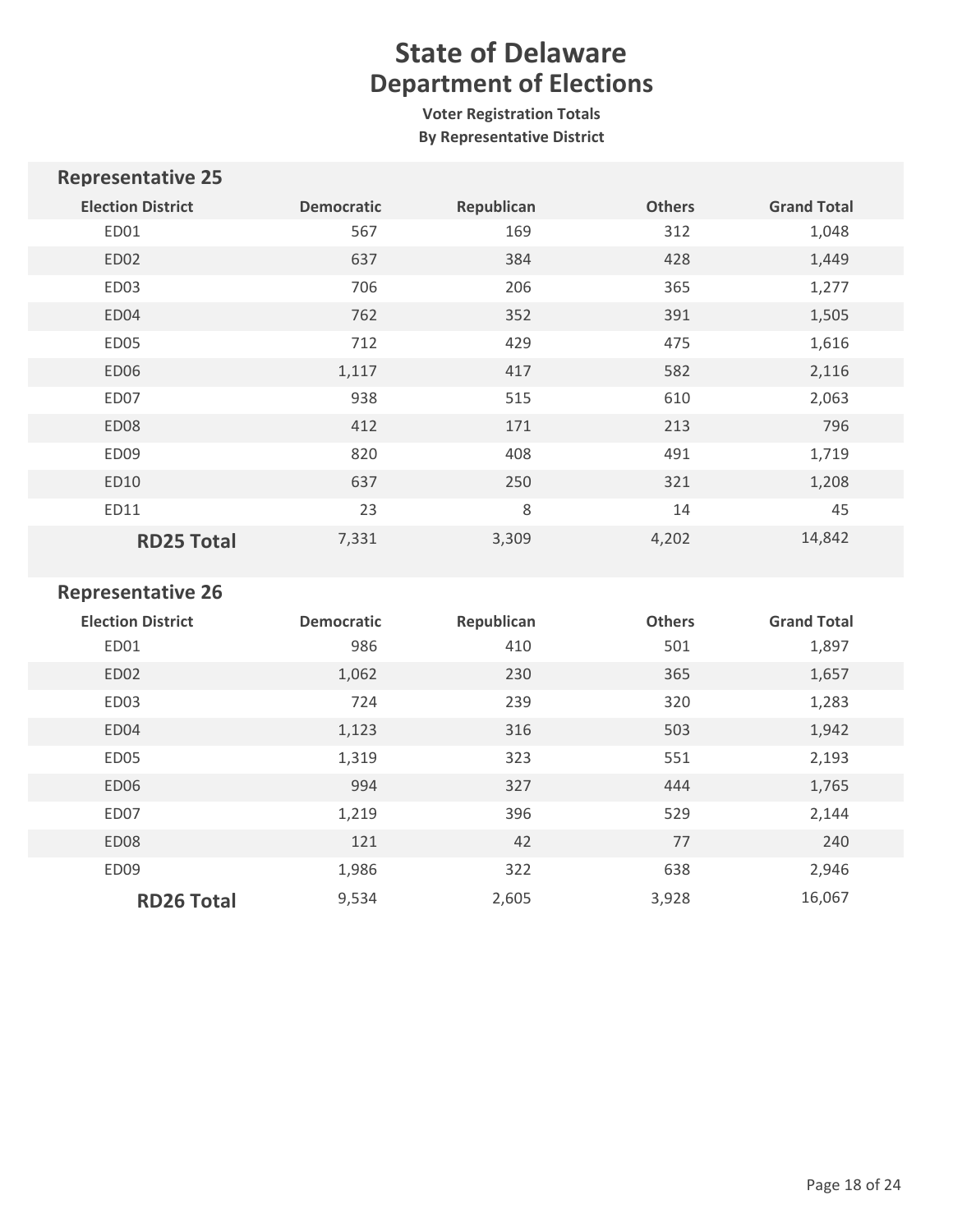**Voter Registration Totals By Representative District**

| <b>Representative 27</b> |                   |            |               |                    |
|--------------------------|-------------------|------------|---------------|--------------------|
| <b>Election District</b> | <b>Democratic</b> | Republican | <b>Others</b> | <b>Grand Total</b> |
| ED01                     | 1,352             | 565        | 674           | 2,591              |
| ED02                     | 128               | 83         | 73            | 284                |
| ED03                     | 863               | 276        | 346           | 1,485              |
| ED04                     | 212               | 71         | 117           | 400                |
| ED05                     | 1,015             | 459        | 508           | 1,982              |
| ED06                     | 1,061             | 217        | 385           | 1,663              |
| ED07                     | 235               | 246        | 200           | 681                |
| ED08                     | 1,020             | 528        | 558           | 2,106              |
| ED09                     | 113               | 82         | 78            | 273                |
| ED10                     | 695               | 470        | 473           | 1,638              |
| ED11                     | 98                | 108        | 87            | 293                |
| ED12                     | 834               | 600        | 450           | 1,884              |
| ED13                     | 730               | 799        | 560           | 2,089              |
| ED14                     | 475               | 424        | 385           | 1,284              |
| ED15                     | 313               | 283        | 219           | 815                |
| ED16                     | 267               | 187        | 197           | 651                |
| <b>RD27 Total</b>        | 9,411             | 5,398      | 5,310         | 20,119             |
| <b>Representative 28</b> |                   |            |               |                    |
| <b>Election District</b> | <b>Democratic</b> | Republican | <b>Others</b> | <b>Grand Total</b> |
| ED01                     | 55                | 79         | 69            | 203                |
| <b>RD28 Total</b>        | 55                | 79         | 69            | 203                |
| <b>NEW CASTLE Total</b>  | 234,533           | 92,273     | 106,157       | 432,963            |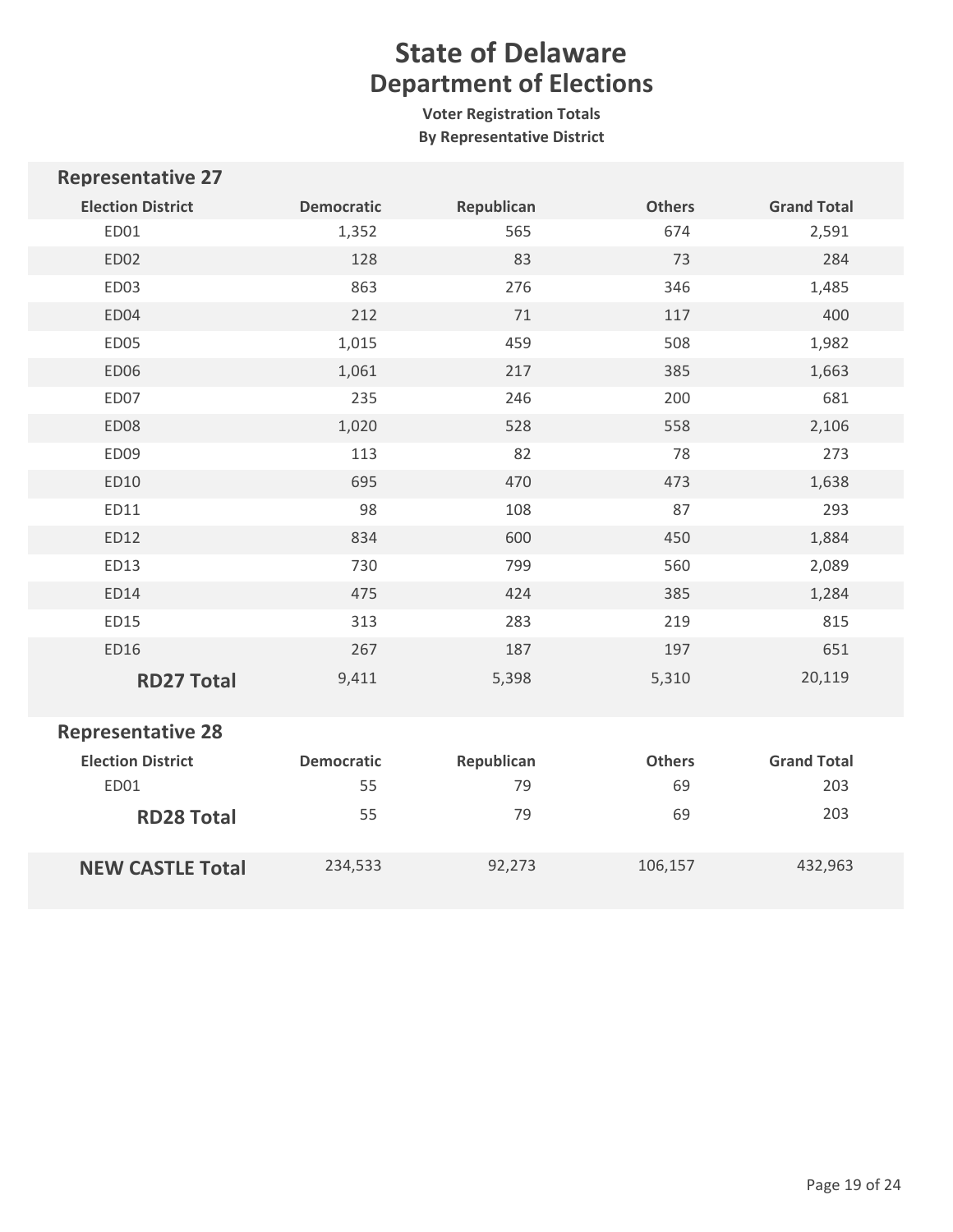**Voter Registration Totals By Representative District**

### **SUSSEX COUNTY**

#### **Representative 04**

| <b>Election District</b> | <b>Democratic</b> | Republican | <b>Others</b> | <b>Grand Total</b> |
|--------------------------|-------------------|------------|---------------|--------------------|
| ED01                     | 483               | 610        | 360           | 1,453              |
| ED02                     | 690               | 656        | 501           | 1,847              |
| ED03                     | 731               | 709        | 427           | 1,867              |
| ED04                     | 1,198             | 1,406      | 883           | 3,487              |
| ED05                     | 677               | 998        | 495           | 2,170              |
| ED06                     | 700               | 864        | 553           | 2,117              |
| ED07                     | 433               | 588        | 329           | 1,350              |
| ED08                     | 765               | 772        | 462           | 1,999              |
| ED09                     | 1,061             | 1,352      | 794           | 3,207              |
| ED10                     | 392               | 384        | 229           | 1,005              |
| ED11                     | 354               | 279        | 160           | 793                |
| <b>RD04 Total</b>        | 7,484             | 8,618      | 5,193         | 21,295             |

| <b>Election District</b> | <b>Democratic</b> | Republican | <b>Others</b> | <b>Grand Total</b> |
|--------------------------|-------------------|------------|---------------|--------------------|
| ED01                     | 1,024             | 904        | 660           | 2,588              |
| ED <sub>02</sub>         | 975               | 783        | 606           | 2,364              |
| ED <sub>03</sub>         | 1,272             | 708        | 609           | 2,589              |
| ED04                     | 1,287             | 924        | 707           | 2,918              |
| ED <sub>05</sub>         | 957               | 624        | 455           | 2,036              |
| ED <sub>06</sub>         | 893               | 647        | 464           | 2,004              |
| ED07                     | 1,168             | 903        | 647           | 2,718              |
| ED <sub>08</sub>         | 1,228             | 974        | 692           | 2,894              |
| ED <sub>09</sub>         | 654               | 538        | 439           | 1,631              |
| <b>RD14 Total</b>        | 9,458             | 7,005      | 5,279         | 21,742             |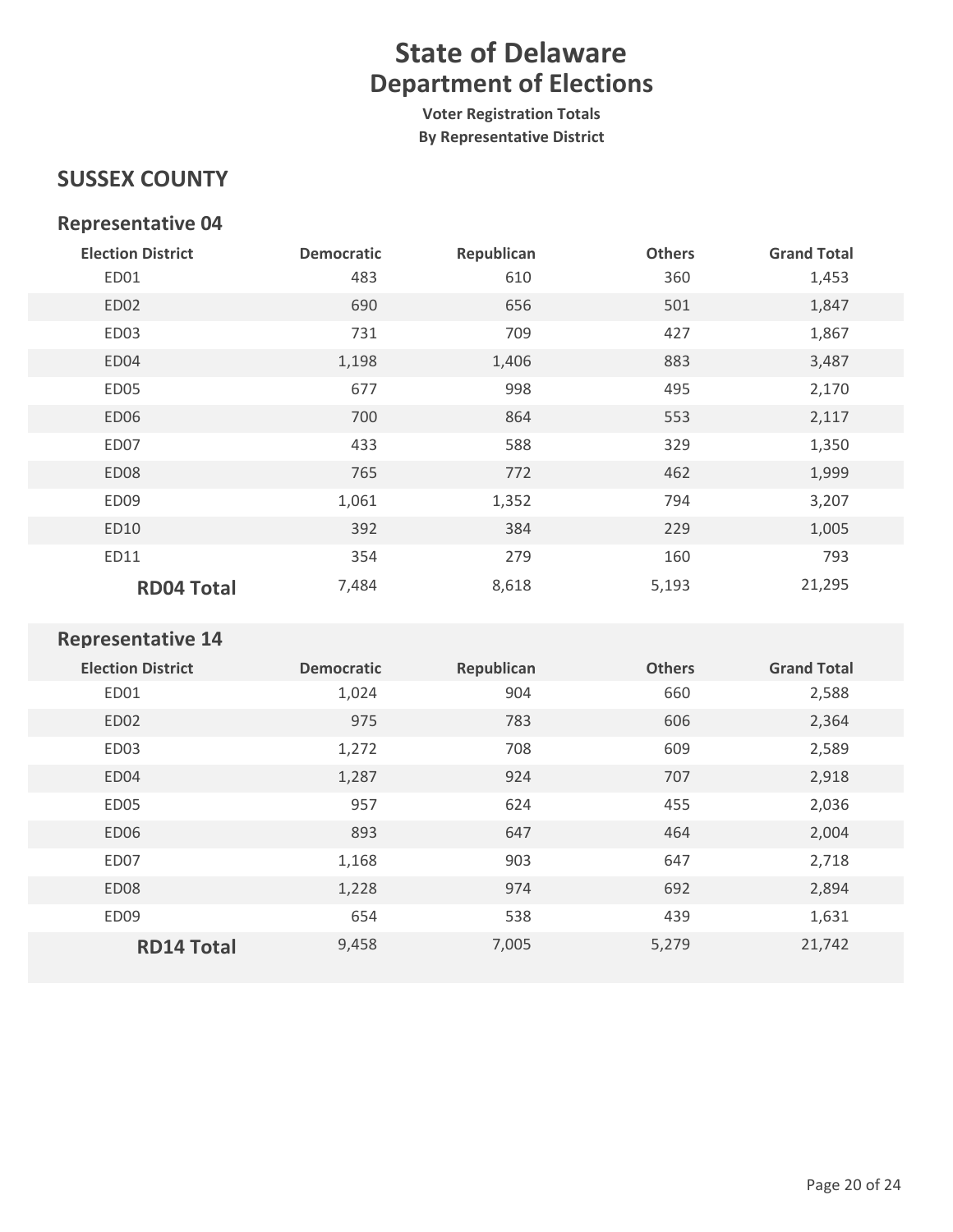**Voter Registration Totals By Representative District**

### **Representative 20**

| <b>Election District</b> | <b>Democratic</b> | Republican | <b>Others</b> | <b>Grand Total</b> |
|--------------------------|-------------------|------------|---------------|--------------------|
| ED01                     | 855               | 549        | 450           | 1,854              |
| ED <sub>02</sub>         | 781               | 642        | 485           | 1,908              |
| ED03                     | 741               | 925        | 556           | 2,222              |
| ED04                     | 958               | 931        | 689           | 2,578              |
| ED05                     | 1,014             | 940        | 629           | 2,583              |
| ED06                     | 547               | 600        | 407           | 1,554              |
| ED07                     | 887               | 525        | 453           | 1,865              |
| ED08                     | 1,077             | 864        | 701           | 2,642              |
| ED09                     | 911               | 939        | 602           | 2,452              |
| ED10                     | 304               | 408        | 232           | 944                |
| ED11                     | 184               | 250        | 129           | 563                |
| <b>RD20 Total</b>        | 8,259             | 7,573      | 5,333         | 21,165             |

| <b>Election District</b> | <b>Democratic</b> | Republican | <b>Others</b> | <b>Grand Total</b> |
|--------------------------|-------------------|------------|---------------|--------------------|
| ED01                     | 700               | 963        | 567           | 2,230              |
| ED02                     | 418               | 634        | 351           | 1,403              |
| ED03                     | 804               | 682        | 451           | 1,937              |
| ED04                     | 580               | 380        | 277           | 1,237              |
| ED05                     | 829               | 622        | 387           | 1,838              |
| ED06                     | 358               | 586        | 271           | 1,215              |
| ED07                     | 620               | 872        | 587           | 2,079              |
| ED08                     | 376               | 973        | 405           | 1,754              |
| ED <sub>09</sub>         | 1,032             | 1,160      | 714           | 2,906              |
| ED10                     | 72                | 89         | 45            | 206                |
| ED11                     | 57                | 139        | 56            | 252                |
| ED12                     | 114               | 107        | 72            | 293                |
| <b>RD35 Total</b>        | 5,960             | 7,207      | 4,183         | 17,350             |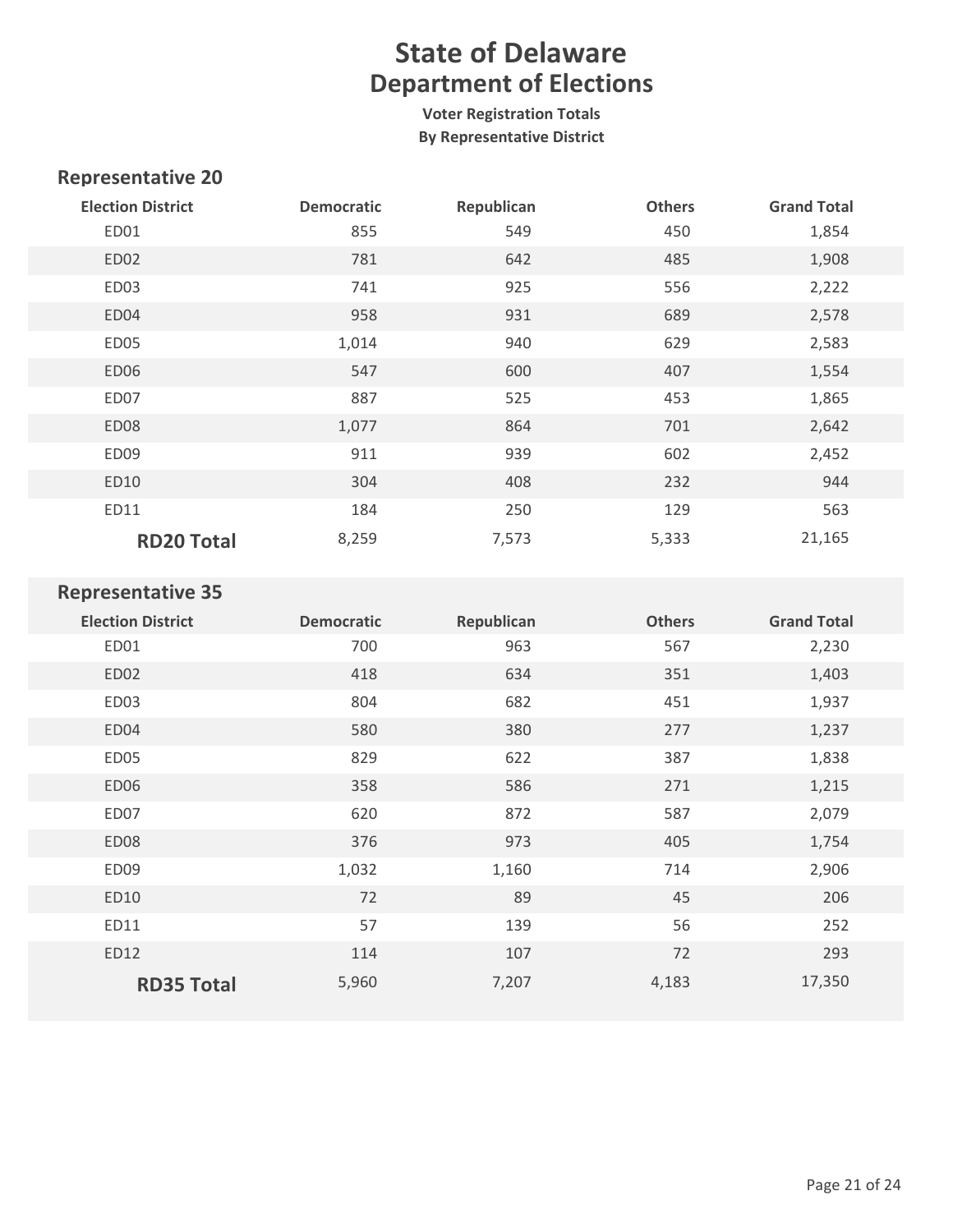**Voter Registration Totals By Representative District**

### **Representative 36**

| <b>Election District</b> | <b>Democratic</b> | Republican | <b>Others</b> | <b>Grand Total</b> |
|--------------------------|-------------------|------------|---------------|--------------------|
| ED01                     | 968               | 856        | 744           | 2,568              |
| ED <sub>02</sub>         | 721               | 972        | 575           | 2,268              |
| ED03                     | 879               | 863        | 623           | 2,365              |
| ED04                     | 945               | 887        | 697           | 2,529              |
| ED05                     | 224               | 348        | 182           | 754                |
| ED <sub>06</sub>         | 1,126             | 935        | 724           | 2,785              |
| ED07                     | 249               | 338        | 218           | 805                |
| ED08                     | 414               | 477        | 303           | 1,194              |
| ED09                     | 58                | 143        | 66            | 267                |
| ED10                     | 805               | 646        | 519           | 1,970              |
| <b>RD36 Total</b>        | 6,389             | 6,465      | 4,651         | 17,505             |

| <b>Election District</b> | <b>Democratic</b> | Republican | <b>Others</b> | <b>Grand Total</b> |
|--------------------------|-------------------|------------|---------------|--------------------|
| ED01                     | 1,217             | 692        | 663           | 2,572              |
| ED <sub>02</sub>         | 638               | 949        | 463           | 2,050              |
| ED <sub>03</sub>         | 918               | 1,023      | 640           | 2,581              |
| ED04                     | 809               | 965        | 489           | 2,263              |
| ED <sub>05</sub>         | 418               | 567        | 319           | 1,304              |
| ED06                     | 844               | 916        | 596           | 2,356              |
| ED07                     | 568               | 670        | 453           | 1,691              |
| ED <sub>08</sub>         | 52                | 142        | 65            | 259                |
| ED <sub>09</sub>         | 124               | 169        | 103           | 396                |
| <b>RD37 Total</b>        | 5,588             | 6,093      | 3,791         | 15,472             |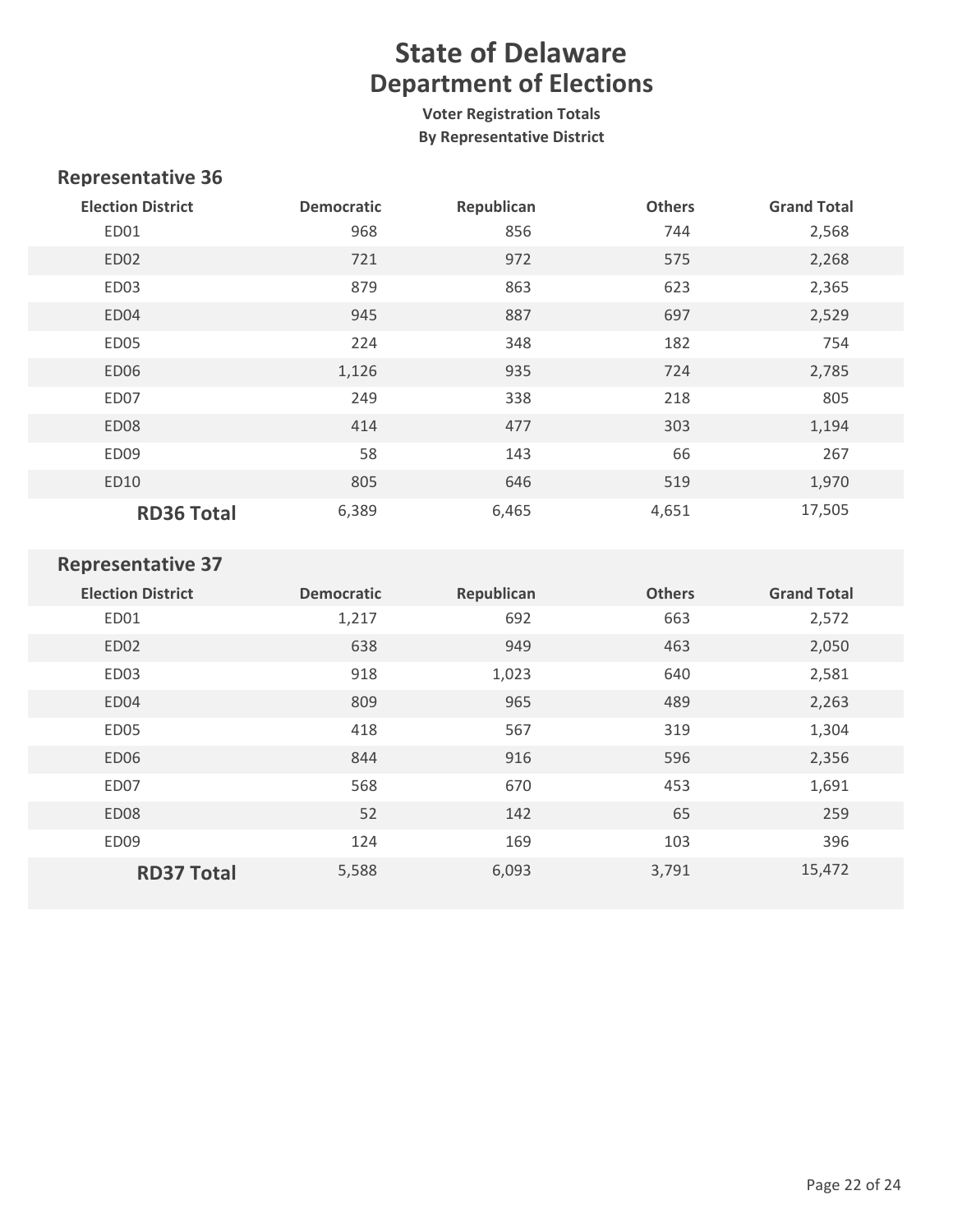**Voter Registration Totals By Representative District**

### **Representative 38**

| <b>Election District</b> | <b>Democratic</b> | Republican | <b>Others</b> | <b>Grand Total</b> |
|--------------------------|-------------------|------------|---------------|--------------------|
| ED01                     | 491               | 862        | 422           | 1,775              |
| ED <sub>02</sub>         | 876               | 1,239      | 569           | 2,684              |
| ED03                     | 587               | 899        | 486           | 1,972              |
| ED04                     | 1,059             | 1,252      | 716           | 3,027              |
| ED05                     | 624               | 1,046      | 542           | 2,212              |
| ED <sub>06</sub>         | 682               | 1,227      | 515           | 2,424              |
| ED07                     | 831               | 1,130      | 639           | 2,600              |
| ED <sub>08</sub>         | 416               | 660        | 338           | 1,414              |
| ED09                     | 631               | 809        | 456           | 1,896              |
| ED10                     | 673               | 1,263      | 481           | 2,417              |
| ED11                     | 681               | 973        | 554           | 2,208              |
| <b>RD38 Total</b>        | 7,551             | 11,360     | 5,718         | 24,629             |

| <b>Election District</b> | <b>Democratic</b> | Republican | <b>Others</b> | <b>Grand Total</b> |
|--------------------------|-------------------|------------|---------------|--------------------|
| ED01                     | 386               | 705        | 297           | 1,388              |
| ED <sub>02</sub>         | 1,030             | 917        | 609           | 2,556              |
| ED <sub>03</sub>         | 766               | 921        | 501           | 2,188              |
| ED04                     | 1,042             | 667        | 526           | 2,235              |
| ED05                     | 605               | 1,112      | 549           | 2,266              |
| ED <sub>06</sub>         | 1,042             | 1,017      | 618           | 2,677              |
| ED07                     | 523               | 476        | 359           | 1,358              |
| ED <sub>08</sub>         | 490               | 345        | 273           | 1,108              |
| ED <sub>09</sub>         | 167               | 300        | 161           | 628                |
| <b>RD39 Total</b>        | 6,051             | 6,460      | 3,893         | 16,404             |